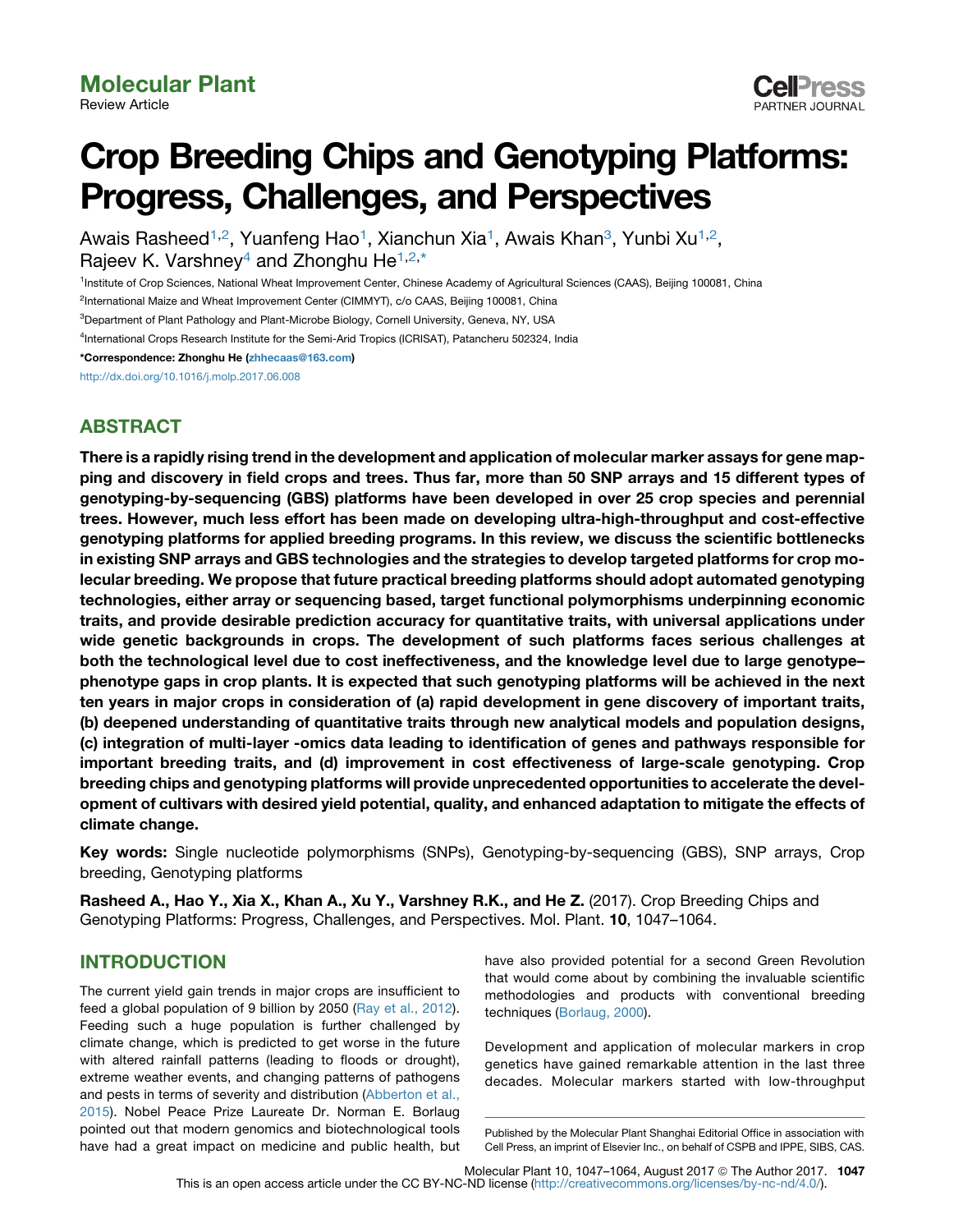restriction fragment length polymorphisms (RFLPs) ([Tanksley](#page-16-0) [et al., 1989\)](#page-16-0) and recently culminated in single nucleotide polymorphism (SNP) markers based on next-generation sequencing (NGS) technologies ([Varshney et al., 2009\)](#page-17-0). A major landmark was reached with crop-specific simple sequence repeat (SSR) markers that were easily used, abundant in number, and highly polymorphic. These markers facilitated the development of high-density maps at that time for common wheat ([Somers et al., 2004](#page-16-0)), rice [\(McCouch](#page-15-0) [et al., 2002](#page-15-0)), barley [\(Varshney et al., 2007](#page-17-0)), maize ([Smith](#page-16-0) [et al., 1997\)](#page-16-0), potato [\(Sharma et al., 2013](#page-16-0)), apple [\(Khan et al.,](#page-14-0) [2012\)](#page-14-0), pear [\(Wu et al., 2014\)](#page-17-0), and other crops ([Varshney](#page-17-0) [et al., 2005\)](#page-17-0). Despite the frequent use of SSRs for gene mapping and tagging, there was limited potential for use in practical plant breeding for the following four reasons [\(Xu](#page-17-0) [and Crouch, 2008\)](#page-17-0). Firstly, it is challenging to properly identify precise information in terms of multiple alleles per locus. Secondly, it is difficult to integrate or compare SSR data from different platforms or populations. Thirdly, SSR motifs are finite in a genome and not evenly distributed. Last but not least, gel-based SSR analysis is cost-ineffective as genotyping is laborious and time consuming. Therefore, it is of paramount importance to establish simple, accurate, high-throughput platforms for marker-assisted breeding. SNPs are abundant in crop genomes, and are ideal markers for genetic discovery research and molecular breeding. Likewise, SNPs from cloned genes and genome-wide linkage and association analyses using array-based platforms complemented with genotyping-by-sequencing (GBS) permit development of robust tool kits for application in breeding.

The current genomics landscape of crop plants has been revolutionized due to the NGS technologies, which provides a plethora of sequencing information with great improvements in coverage, time, and costs [\(Bevan and Uauy, 2013](#page-12-0)). These technologies profoundly facilitate the development of chip-based marker platforms for genotyping in an ultra-high-throughput fashion. Although sophisticated genotyping platforms have substantially improved genetic mapping and gene discovery studies, and reduced the time and cost to genotype large populations, their applications in practical crop improvement are very limited. Molecular diagnostics in crop improvement programs still heavily rely on conventional gel-based markers or other low-throughput platforms that hinder application of large-scale marker-assisted selection due to increased cost and time. Progress in gene isolation has provided diagnostic markers for use in breeding, but its application in high-throughput assays continues to be slow in many crops.

Several high-throughput multiplex and single-plex marker platforms in rice ([Masouleh et al., 2009\)](#page-15-0), wheat ([Berard et al., 2009;](#page-12-0) [Bernardo et al., 2015; Rasheed et al., 2016\)](#page-12-0), legumes [\(Varshney et al., 2016\)](#page-17-0), and other crops have been proposed for marker-assisted selection (MAS), but the implementation of such platforms in crop breeding is hindered due to the lower efficiency of customization, higher cost, desired flexibility, and costly equipment needed for application. The development of ultra-high-throughput, cost-effective genotyping platforms for practical breeding still has a long way to go, but is an ultimate objective. We defined such platforms that could genotype tens of thousands of breeding accessions with tens to hundreds of

# Molecular Plant Crop Breeding Chips and Genotyping Platforms

markers in a short duration for actual breeding use. We anticipate that our review and perspectives on several aspects of genotyping platforms are invaluable in opening further discussion of various development and application opportunities in crop breeding.

# POTENTIAL OF MOLECULAR BREEDING IN DEVELOPING NEXT-GENERATION CROP CULTIVARS

### Field Crops

The rate of historical genetic gains has indicated that reliance on conventional breeding methods alone is unsustainable to fulfill the need of the burgeoning population [\(Ray et al., 2012\)](#page-15-0), and we need innovative breeding strategies to accelerate the rate of genetic gains in crop breeding ([Barabaschi et al., 2016; Bevan](#page-12-0) [et al., 2017; Xu et al., 2017b\)](#page-12-0). For this reason the scientific community has made heavy investment in developing genomic resources and intelligent decision support systems that would likely reduce the genotype–phenotype gap and provide the effective tools to develop next-generation cultivars [\(Batley and](#page-12-0) [Edwards, 2016; Varshney et al., 2016\)](#page-12-0). The most commonly applied molecular tools for crop breeding are molecular markers, which are used for parental selection, genetic diversity estimation, and reducing the linkage drags and genomicsassisted breeding. There is much debate on appropriate genomics tools that have actual impact on crop improvement and do not turn into the so-called ''bandwagons'' after heavy investment of time and resources [\(Bernardo, 2016](#page-12-0)). Fortunately, ''genomic selection'' and MAS facets of molecular breeding are considered a research area that has become an impactful and rewarding discipline. The lower cost, high read accuracy, and competing sequencing systems are increasing the availability of markers for crop breeding ([Kang et al., 2016\)](#page-14-0). Today we have several successful examples whereby application of molecular tools has effectively contributed to developing cultivars in rice ([Miah et al., 2013; Rao et al., 2014](#page-15-0)), millet ([Goron and Raizada,](#page-13-0) [2015](#page-13-0)), maize [\(Prasanna et al., 2010\)](#page-15-0), several legumes ([Pandey](#page-15-0) [et al., 2016\)](#page-15-0), and horticultural crops [\(Kole et al., 2015; Iwata](#page-14-0) [et al., 2016](#page-14-0)). The other application area of these array- and NGS-based platforms is for association of available natural diversity with traits of agronomic importance, which have improved our understanding of the genetics of important traits. Similarly, heterotic patterns in polyploid crops such as wheat ([Zhao et al.,](#page-17-0) [2015](#page-17-0)), and hybrid vigor in rice ([Xu et al., 2014a\)](#page-17-0) and maize ([Riedelsheimer et al., 2012](#page-15-0)) have been widely elucidated by genotyping arrays. The availability of high-quality whole-genome reference sequences and subsequent pan-genome sequences data accelerate gene mapping and discovery, potentially allowing the application of MAS (all types of selection methods during crop breeding including genomic selection).

### Trees and Long Juvenile Species

Horticultural trees that produce fruits and nuts divvy a remarkable market share for agricultural products. These include woody perennials that usually have a very long juvenile phase ranging from at least 3 years (almonds) to >15 years (avocado). The benefits of MAS to a breeder are greatest when the targeted species takes a long time to reach maturity and is expensive to grow and maintain. Thus, MAS holds particular promise in perennials since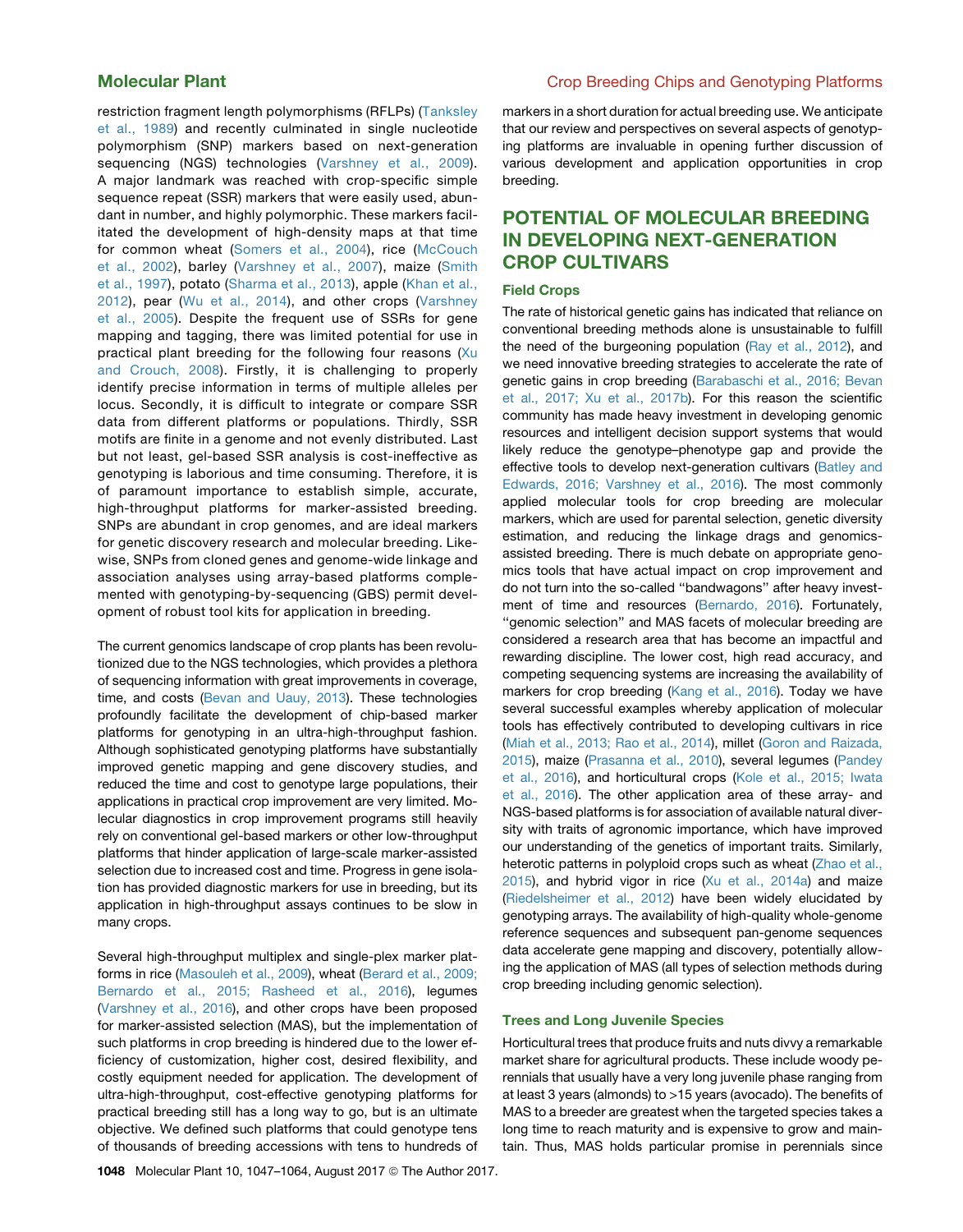they are often costly and time consuming to grow until maturity for evaluation [\(van Nocker and Gardiner, 2014](#page-16-0)). For example, apple breeders wait as long as 7 years from seed to identifying the tree as potential parent. As the first step, foreground selection of seedling progenies for major genes ''must-have traits,'' e.g., pest and disease resistance, flesh color, and rootstock dwarfing ability, using molecular markers could significantly reduce the number of seedlings to be raised for breeding and population development. [Kumar et al. \(2012\)](#page-14-0) used genomic selection by 8K SNP array and demonstrated further reduction in the time and cost for developing potential parents for apple breeding. Desirable germplasm was developed in  $\sim$ 2 years instead of 5–7 years in the case of conventional phenotypicbased selection [\(Kumar et al., 2013](#page-14-0)).

Several fixed SNP arrays have been developed in fruit trees including apple ([Bianco et al., 2014, 2016](#page-12-0)), pear [\(Montanari](#page-15-0) [et al., 2013\)](#page-15-0), peach ([Verde et al., 2012](#page-17-0)), and grape [\(Le Paslier](#page-14-0) [et al., 2013\)](#page-14-0), but one issue associated with SNP arrays is the constraint posed by the number of SNPs on the array, which limits the application of genome-wide association studies (GWAS) for association of candidate markers with trait-specific alleles that can be used for screening. This limitation is being addressed by the subsequent development of arrays with higher numbers of SNPs, such as in apple from 20K to 480K ([Table 1\)](#page-3-0); however, this also increases the genotyping costs of screening. We discuss this aspect below in detail, as this is a general constraint in the development of fixed SNP arrays. A step change in throughput is offered by GBS and its use in horticultural crops is rapid, with a report of its use for genetic map construction in *Rubus* ([Ward et al., 2013](#page-17-0)), as well as several reports on its development and application in apple, grape, pear, and kiwifruit [\(van Nocker and Gardiner, 2014](#page-16-0)).

### Genotyping Scenarios and Decision Support Tools

As shown in [Figure 1,](#page-5-0) the molecular markers derived from modern genomics tools should be high density, cost effective, and high throughput and are able to be used for GWAS, quantitative trait locus (QTL) mapping, and gene discovery. This information is then used to manipulate trait variation for several of the breeding objectives. The successful application of molecular markers in crop breeding programs is not as common as it should be, although the effective practice and implementation of genomic- and marker-based selections could be predicted as a routine activity in breeding programs. The development of high-throughput, cost-effective platforms for crop breeding is not only necessary but is now more applicable as most genotyping requirements can be outsourced commercially at affordable prices. Breeding programs, especially in developing countries, can now apply MAS, including marker-assisted backcrossing (MABC), marker-assisted gene pyramiding, marker-assisted recurrent selection (MARS), and genome-wide or genomic selection (GS), to breed crop cultivars without large capital investments, technological upgrading, or training ([Rossetto and](#page-15-0) [Henry, 2014\)](#page-15-0). Different molecular breeding approaches usually need different genotyping platforms. The genotyping scenarios can be categorized as follows: (a) hundreds of samples for few target markers as in gene tagging, gene transfer, or introgression breeding; (b) hundreds of samples for several to hundreds of markers as in quality control (QC) analysis for

hybrid purity; (c) hundreds of samples for few targets and hundreds of background markers as in MABC; and (d) hundreds to thousands of samples for up to thousands of markers as in GWAS, GS, and linkage mapping experiments. Among genotyping platforms, array- and NGS-based platforms are suitable for genotyping hundreds to thousands of samples with many markers such as required in gene mapping experiments and GS, or a few samples with many markers such as for genetic diversity analysis or background selection, whereas molecular breeding activity such as gene tagging, MABC, and QC analysis needs flexible platforms with relatively fewer markers, and array-based platforms are not suitable for such studies.

The initiation of the genomic open-source breeding informatics initiative (GOBii; [http://gobiiproject.org/\)](http://gobiiproject.org/) and other initiatives such as the integrated breeding platform (IBP; [http://www.](http://www.integratedbreeding.net) [integratedbreeding.net](http://www.integratedbreeding.net)) would help in aligning MAS with conventional crop breeding in developing countries where the real impact of these innovative technologies could significantly increase genetic gains in key food crops. For example, the Breeding Management System (BMS), the core product of IBP, is an integrated statistical analysis tool that supports different stages of crop breeding processes and is useful for analyzing phenotypic and genotypic datasets and managing day-to-day activities through all phases of breeding programs. This is an open-source, one-stop shop for all of the tools required for genomics-assisted breeding programs. One such tool for MAS experiments is the marker-assisted backcross breeding tool (MBDT) (https://www.integratedbreeding.net/179/training/bmsuser-manual/marker-assisted-backcross-breeding-tool). This tool comprises six modules including data validation, phenotyping, linkage map building, QTL analysis, genome display, and MABC sample size. Apart from these modules, several other analytical and decision support tools for data analysis software, data storage, and data management will usher crop breeding programs into a modern, knowledge-based crop breeding era, leading to sustainable crop production ([Varshney et al., 2016\)](#page-17-0).

# GENOTYPE-TO-PHENOTYPE GAP IN CROPS: A MAJOR LIMITATION FACTOR IN MOLECULAR BREEDING

A complete understanding of gene networks underlying the important traits, for example yield, quality, and traits associated with resilience to climate change, would revolutionize our ability to breed next-generation crop cultivars. However, the lack of access to such information is not fully attributed to the limited genomics interventions but also to the phenotyping bottlenecks [\(Furbank and Tester, 2011\)](#page-13-0) and genotype– environment interaction ([Xu, 2016\)](#page-17-0). Here we briefly discuss the strategies and tools to bridge the genotype–phenotype gap, which is a key step toward the development of practical breeding chips.

### Genetic Architecture for the Economically Important **Traits**

It is prudent that bridging the genotype–phenotype gap requires us to simultaneously record genotype, phenotype, and environment. The most widely used strategies to identify underlying genetics are performing linkage mapping studies in family-based populations,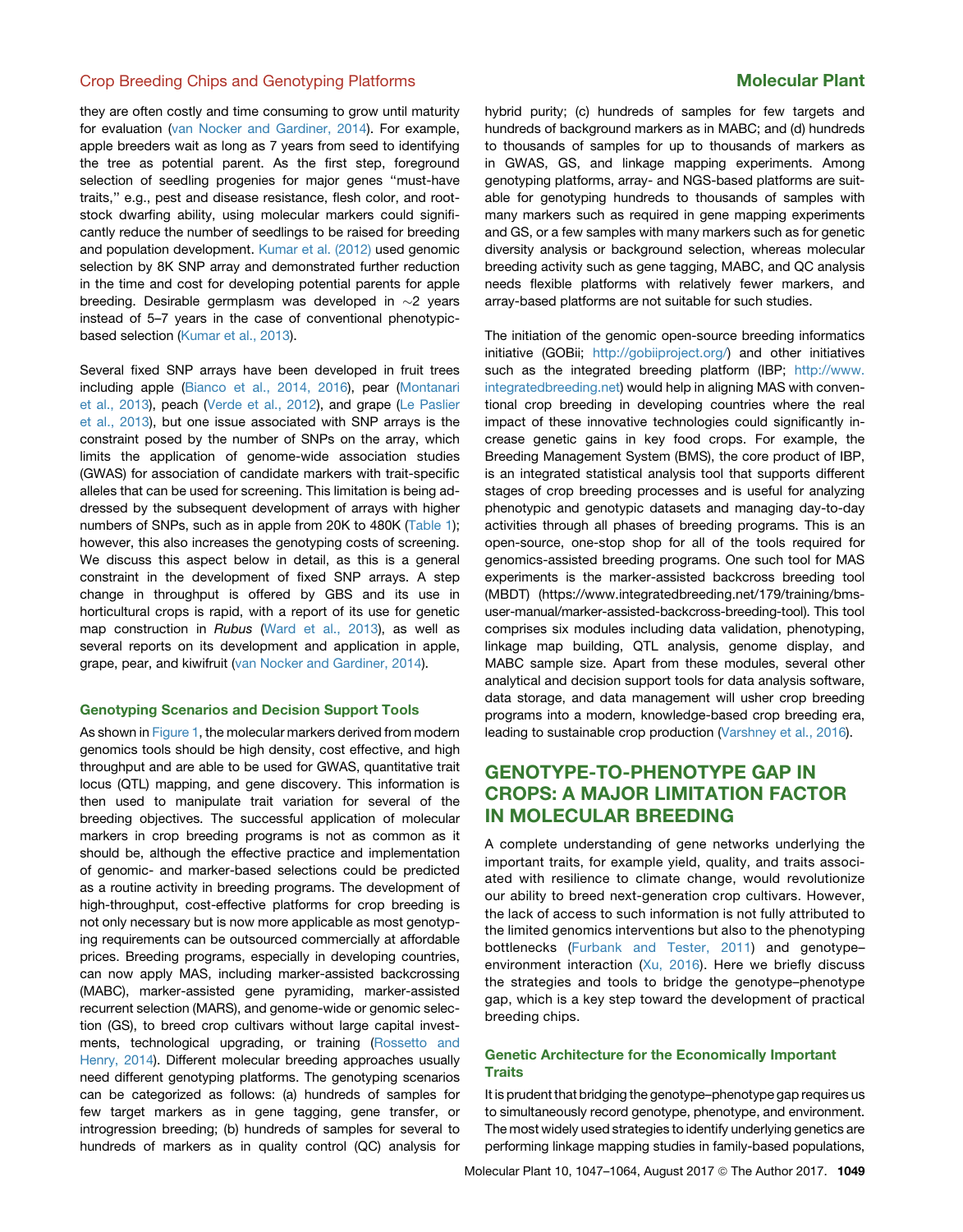<span id="page-3-0"></span>

| Crop            | <b>Size</b>   | <b>Technology</b>          | Information/resource                     | Reference                    |  |
|-----------------|---------------|----------------------------|------------------------------------------|------------------------------|--|
| Apple           | 20K           | Illumina Infinium BeadChip |                                          | Bianco et al. (2014)         |  |
| Apple           | 480K          | Affymetrix Axiom           | Axiom Apple480K                          | Bianco et al. (2016)         |  |
| Apple           | 8K            | Illumina Infinium BeadChip |                                          | Chagné et al. (2012)         |  |
| Barley          | 9K            | Illumina Infinium BeadChip |                                          | Comadran et al. (2012)       |  |
| <b>Brassica</b> | 60K           | Illumina Infinium BeadChip | International Brassica SNP Consortium    | Clarke et al. (2016)         |  |
| <b>Brassica</b> | 15K           | Illumina Infinium BeadChip | <b>TraitGenetics</b>                     | Unpublished                  |  |
| Cherry          | 6K            | Illumina Infinium BeadChip | RosBREED 6K SNP                          | Peace et al. (2012)          |  |
| Chickpea        | 50K           | Affymetrix Axiom           | Axiom CicerSNP Array                     |                              |  |
| Cotton          | 63K           | Illumina Infinium BeadChip | In development                           | Hulse-Kemp et al. (2015)     |  |
| Cotton          | 35K           | Affymetrix Axiom           | Axiom cotton Genotyping array            |                              |  |
| Cowpea          | 60K           | Illumina Infinium BeadChip |                                          | Close et al. (2015)          |  |
| Grape           | 18K           | Illumina Infinium BeadChip | GrapeReSeq 18K Vitis                     | Le Paslier et al. (2013)     |  |
| Grape           | 9K            | Illumina Infinium BeadChip | Vitis9KSNP                               | Myles et al. (2010)          |  |
| Lettuce         | 35K           | Affymetrix GeneChip        |                                          | Stoffel et al. (2012)        |  |
| Maize           | 50K           | Illumina Infinium BeadChip | MaizeSNP50 BeadChip                      | Ganal et al. (2011)          |  |
| Maize           | $3\mathsf{K}$ | Illumina Infinium BeadChip | Subset of MaizeSNP50                     | Rousselle et al. (2015)      |  |
| Maize           | 600K          | Affymetrix Axiom           | Axiom 600K                               | Unterseer et al. (2014)      |  |
| Maize           | 50K           | Affymetrix Axiom           | Maize 55K Axiom                          | Xu et al. (2017a)            |  |
| Oat             | 6K            | Illumina Infinium BeadChip | Infinium 6K Oat array                    | Tinker et al. (2014)         |  |
| Peach           | 9K            | Illumina Infinium BeadChip |                                          | Verde et al. (2012)          |  |
| Pear            | 1K (9K)       | Illumina Infinium BeadChip | 8K apple chip + 1K Pear                  | Montanari et al. (2013)      |  |
| Peanut          | 58K           | Affymetrix Axiom           | Axiom Arachis array                      | Pandey et al. (2017)         |  |
| Pepper          | 16K           | Illumina Infinium BeadChip |                                          | Ashrafi et al. (2012)        |  |
| Pepper          | 640K          | Affymetrix GeneChip        | https://pepchip.genomecenter.ucdavis.edu | In progress                  |  |
| Poplar          | 12K           | Illumina Infinium BeadChip |                                          | Faivre-Rampant et al. (2016) |  |
| Potato          | 20K           | Affymetrix Axiom           | SolSTW array                             | Vos et al. (2015)            |  |
| Potato          | 8K            | Illumina Infinium BeadChip |                                          | Hamilton et al. (2011)       |  |
| Rice            | 1M            | Affymetrix                 |                                          | McCouch et al. (2010)        |  |
| Rice            | 50K           | Illumina Infinium BeadChip | RiceSNP50                                | Chen et al. (2014)           |  |
| Rice            | 6K            | Illumina Infinium BeadChip | RICE6K                                   | Yu et al. (2014)             |  |
| Rice            | 50K           | Affymetrix Axiom           | <b>OsSNPnks</b>                          | Singh et al. (2015)          |  |
| Rice            | 44K           | Affymetrix GeneChip        |                                          | Tung et al. (2010)           |  |

Table 1. Array-Based and NGS-Based Platforms for Genome-wide High-Throughput Genotyping in Crop Species.

*(Continued on next page)*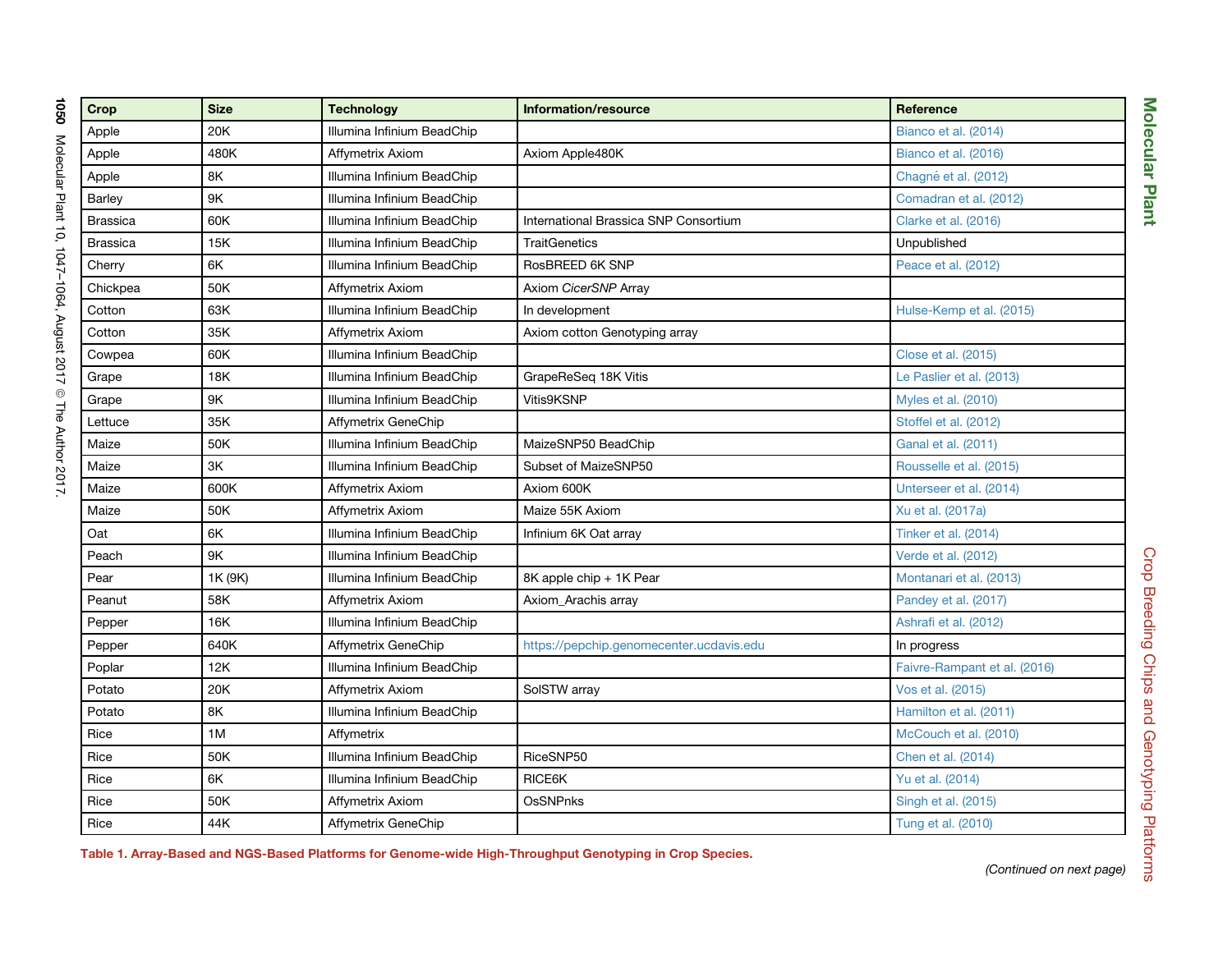| Crop                                            | <b>Size</b>                                                        | <b>Technology</b>          | Information/resource                       | Reference                                |  |
|-------------------------------------------------|--------------------------------------------------------------------|----------------------------|--------------------------------------------|------------------------------------------|--|
| Rose                                            | 68K                                                                | Affymetrix Axiom           | WaqRhSNP68K                                | Koning-Boucoiran et al. (2015)           |  |
| Rye                                             | 600K                                                               | Affymetrix Axiom           | Rye600K                                    | Bauer et al. (2017)                      |  |
| Ryegrass                                        | 9K                                                                 | Illumina Infinium BeadChip |                                            | Blackmore et al. (2015)                  |  |
| Soybean                                         | 50K                                                                | Illumina Infinium BeadChip | SovSNP50K                                  | Song et al. (2013)                       |  |
| Soybean                                         | 180K                                                               | Affymetrix Axiom           | SoyaSNP180K Axiom                          | Lee et al. (2015)                        |  |
| Strawberry                                      | 90K                                                                | Affymetrix Axiom           | IStraw90                                   | Bassil et al. (2015)                     |  |
| Sunflower                                       | 25K                                                                | Illumina Infinium BeadChip |                                            | Livaja et al. (2016)                     |  |
| Sunflower                                       | 10K                                                                | Illumina Infinium BeadChip |                                            | Bachlava et al. (2012)                   |  |
| Tomato                                          | 10K                                                                | Illumina Infinium BeadChip |                                            | Sim et al. (2012)                        |  |
| Wheat                                           | 9K                                                                 | Illumina Infinium BeadChip | Wheat 9K iSelect                           | Cavanagh et al. (2013)                   |  |
| Wheat                                           | 90K                                                                | Illumina Infinium BeadChip | Wheat 90K iSelect                          | Wang et al. (2014)                       |  |
| Wheat                                           | 660K                                                               | Affymetrix Axiom           | Wheat 660K Axiom                           | Jia Jizeng (personal communication)      |  |
| Wheat                                           | 820K                                                               | Affymetrix Axiom           | Wheat HD genotyping array                  | Winfield et al. (2016)                   |  |
| Wheat                                           | 35K                                                                | Affymetrix Axiom           | Wheat Breeder's genotyping array           | Allen et al. (2017)                      |  |
| Crop specific                                   | Scalable                                                           | Exome capture              | Exome sequencing                           | Allen et al. (2013); Henry et al. (2014) |  |
| De novo<br>(applicable<br>to multiple<br>crops) | 50-300K                                                            | <b>GBS</b>                 | Genotype-by-sequencing                     | Elshire et al. (2011)                    |  |
|                                                 | $\sim$ 50K                                                         | DArT-seq                   | DArT sequencing                            | http://www.diversityarrays.com           |  |
|                                                 | $1-2K$                                                             | rAmpSeq                    | Repeat amplification sequencing            | Buckler et al. (2017)                    |  |
|                                                 | Depend on<br>genome size,<br>sequencing<br>depth and<br>technology | SLAF-seq                   | Specific length amplified sequencing       | Sun et al. (2013)                        |  |
|                                                 |                                                                    | RAD-seg                    | Restriction site-associated DNA sequencing | Baird et al. (2008)                      |  |
|                                                 |                                                                    | Two-enzyme GBS             |                                            | Poland et al. (2012)                     |  |
|                                                 |                                                                    | ddRAD                      | Double digest RAD                          | Peterson et al. (2012)                   |  |
|                                                 |                                                                    | <b>SBG</b>                 | Sequencing-based genotyping                | Truong et al. (2012)                     |  |
|                                                 |                                                                    | REST-seq                   | Restriction fragment sequencing            | Stolle and Moritz (2013)                 |  |
|                                                 |                                                                    | RAD capture                | Rapture                                    | Ali et al. (2016)                        |  |
|                                                 |                                                                    | <b>MSG</b>                 | Multiplexed shotgun genotyping             | Andolfatto et al. (2011)                 |  |
|                                                 |                                                                    | ezRAD                      |                                            | Toonen et al. (2013)                     |  |

Table 1. Continued

Molecular Plant 10, 1047–1064, August 2017

 $^{\circ}$ 

The Author 2017.

1051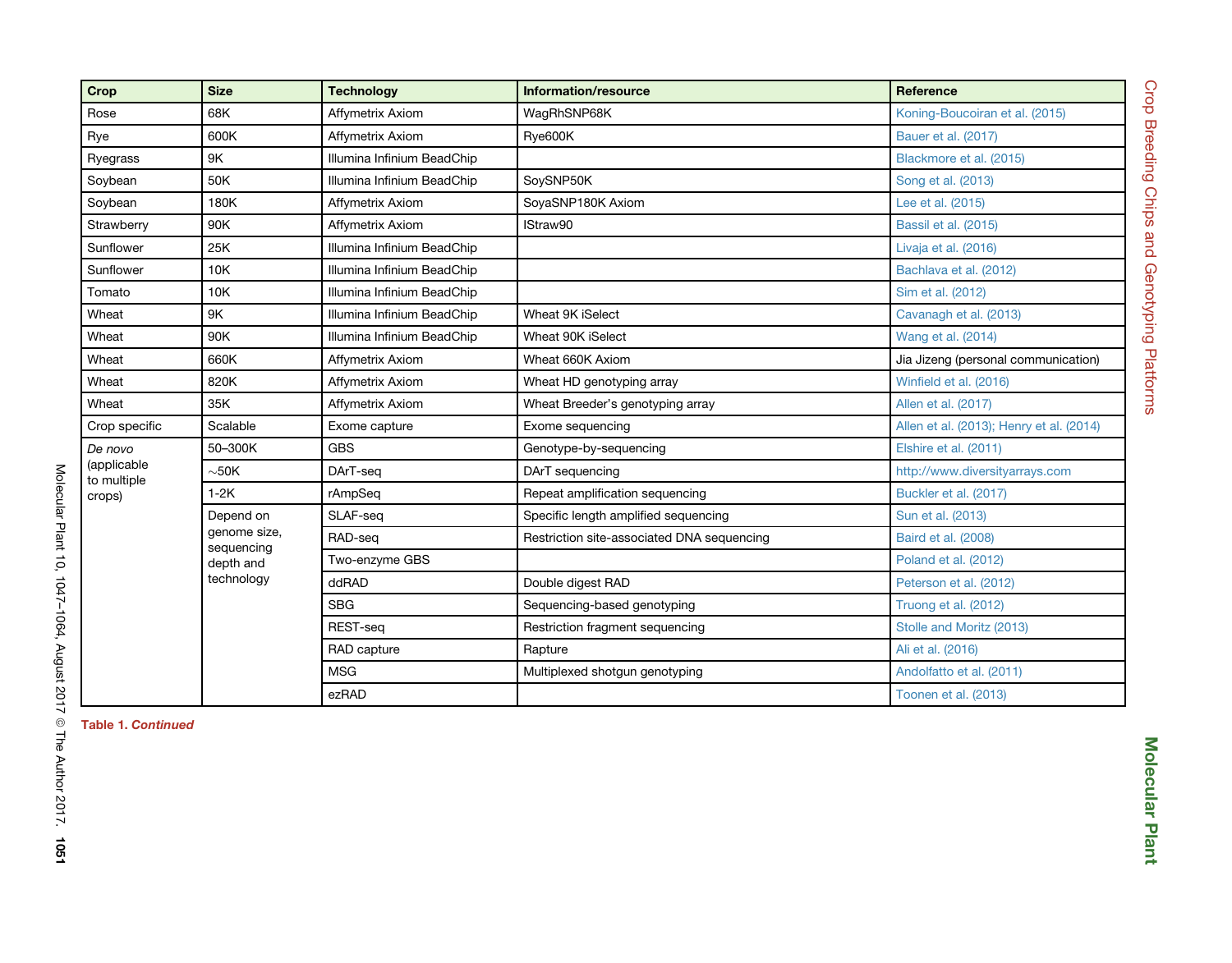# <span id="page-5-0"></span>Molecular Plant Crop Breeding Chips and Genotyping Platforms



Figure 1. A Workflow System to Develop Practical Breeding Chips with Possible Genetic Information from Linkage Mapping, GWAS, and Functional Genes.

Step-wise selection of trait-associated markers and their subsequent customization is mentioned to allow flexibility and high throughput in several Tier 2 breeding objectives.

GWAS in natural diversity panels, and joint linkage-association mapping using both bi-parental and natural populations. Linkage mapping is still the predominant strategy to discover the genetic basis of quantitative traits. Recently, GWAS reports have been exponentially increasing since the availability of reference genome sequences of crop plants and the availability of high-density automated genotyping platforms ([Xiao et al., 2017\)](#page-17-0). Other strategies are also used sometimes for complexity reduction, such as bulk segregation analysis to unravel the genetic basis of quantitative traits. The genetic basis of kernel row number in maize diversity panels was determined by making extremely contrasting bulks followed by exome sequencing ([Yang et al., 2015\)](#page-17-0). Likewise, the QTL sequencing (QTL-seq) approach in contrasting bulks was used for understanding the seedling vigor in rice [\(Takagi et al.,](#page-16-0) [2013\)](#page-16-0) and 100-seed weight in chickpea ([Singh et al., 2016\)](#page-16-0). [Zou](#page-17-0) [et al. \(2016\)](#page-17-0) thoroughly reviewed the usefulness, applications, and strategies for bulk sample analysis for crop genomics and breeding, and presented several examples across the crop species.

In contrast to the quantitative traits, gene discovery for traits controlled by single or major effect genes of quantitative traits

are relatively straightforward. Such genes can be easily identified through QTL and fine mapping. Several other innovative strategies emerged recently for the cloning of such genes. For example, the well-annotated genes with distinctive functions and sequences can be captured using gene family-specific oligonucleotide probes, which are then sequenced and assembled to provide the genetic information of the gene in wild relatives. This strategy has been successfully used to discover genes underlying late blight resistance in *Solanum americanum* ([Witek](#page-17-0) [et al., 2016](#page-17-0)) and stem rust resistance in *Aegilops tauschii* ([Steuernagel et al., 2016](#page-16-0)). This recently developed technology is referred as resistance-gene enrichment sequencing (RenSeq or MutRenSeq), which does not rely on recombinant populations or fine mapping and combines mutagenesis and genome complexity reduction. [Thind et al. \(2017\)](#page-16-0) reported another rapid gene-cloning strategy in wheat referred as ''targeted chromosome-based cloning via long-read assembly,'' which uses chromosome flow sorting followed by long-read sequencing to assemble complex genomes. This is a rapid and cost-effective approach that can be used to clone any gene and could be effective in cloning genes in reduced recombination regions in the genome.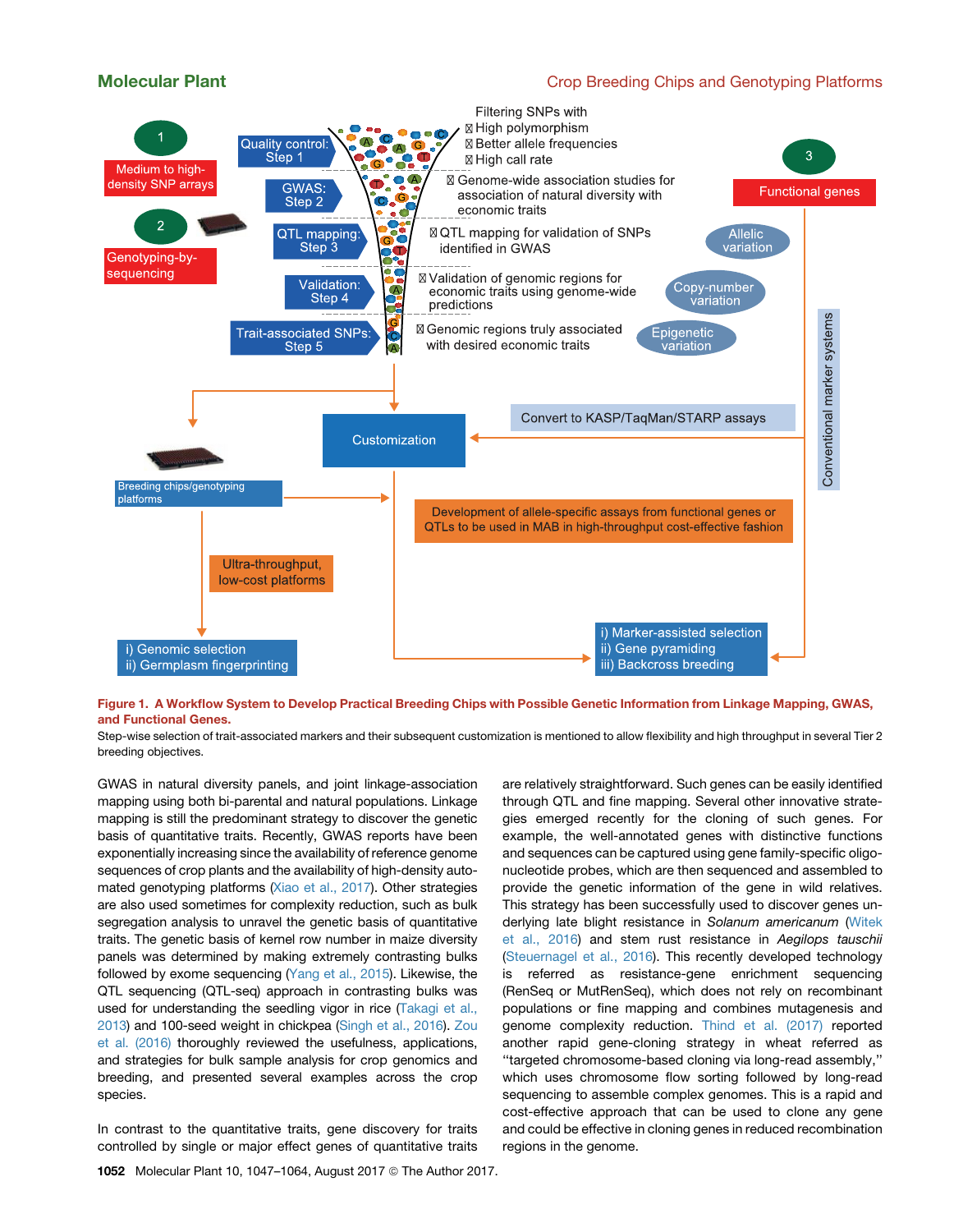Development and refinement of the appropriate genotyping tools to practice the aforementioned strategies are of extreme importance. The first step is to determine the genetic polymorphism that exists among the individuals of a population. As whole-genome sequencing (WGS) is too costly to sequence all the individuals of the population, several genotyping platforms are used alternatively. However, in some cases WGS has been used to perform GWAS for salinity tolerance in soybean ([Patil](#page-15-0) [et al., 2016\)](#page-15-0), agronomic traits in rice [\(Yano et al., 2016\)](#page-17-0), and stress adaptive traits in *Arabidopsis* [\(Thoen et al., 2017](#page-16-0)).

Despite the significant achievements in understandning genomics of crop phenotype plasticity, the progress is not on a par with that demonstrated in health and biomedical sciences. For example, the genetics of wheat bread-making quality has been an area of research over the last 30 years comprising extensive genetics and genomics studies of major genes involved in bread-making quality, yet still a 30%–40% knowledge gap persists [\(Rasheed et al., 2014](#page-15-0)). Here we highlight the key areas in crop genomics where the improvements could significantly bridge genotype–phenotype gaps in crop species.

- (a) The availability of pan-genome could pave the way for bridging the genotype–phenotype gap. Pan-genome refers to the full complement of the genes in a gene pool, consisting of a core genome shared by all individuals, and a dispensable genome partially shared by individuals. Pan-genome is usually achieved through resequencing coupled with *de novo* assembly of the sequences not matching the reference sequence to identify a potentially large number of structural variants. It has been successfully used to discover genes for flowering time in *Glycine soja* accessions [\(Li et al., 2014\)](#page-14-0), morphotypes in *Brassica rapa* and *Brassica oleracea* accessions ([Cheng et al.,](#page-13-0) [2016](#page-13-0)), and adaptive traits in maize using pan-genome and pan-transcriptome of 503 inbred lines ([Hirsch et al.,](#page-14-0) [2014](#page-14-0)). This is also helpful in improving genotyping arrays, with more representation from the gene pool and inclusion of selectively neutral loci.
- (b) As the genotype–phenotype gap is somewhat less in model crops such as rice and *Arabidopsis*, more efforts are needed to translate this information for non-model species. One of the prominent examples is genes for grain size and weight in wheat that are mostly identified using translation biology approaches between wheat and rice ([Valluru et al., 2014\)](#page-16-0).
- (c) There is a huge need for deploying genomics-assisted breeding strategies in parallel with genomics studies to understand quantitative traits. GS, which can be performed with GWAS simultaneously, holds significant promise. The favorable haplotypes identified by GWAS can be used to identify promising breeding lines with high genomics estimated breeding values for desired traits.
- (d) Integration of multiple -omics from RNA (transcriptome), protein (proteomics), and metabolite (metabolomics) in genomics can further elucidate the biological role or process that determines gene effect. [Chen et al. \(2014\)](#page-13-0) used GWAS to identify 36 candidate gene modulating levels of metabolites that are of potential physiological and nutritional importance. Such types of -omics information can complement and saturate the genetic

information to manipulate the biological processes in crop breeding. Although higher cost is the key limitation in generating -omics data in large populations, as the technologies for -omics continue to decrease in cost a whole new era of crop molecular breeding will emerge that has a potential to fill the knowledge gaps in understanding important breeding traits.

(e) Gene mapping information from most of the studies could not be compared due to the inconsistencies in genotyping platforms, germplasm used for mapping, and different statistical procedures. Genome-wide metaanalysis with support from new statistical procedures and availability of reference genomes in many crop species is becoming a powerful tool to integrate mapping information from different studies, thus reducing information redundancy. This will help to decipher the genetic variations between and within different populations, and predicts a more holistic overview of haplotype structure at a given locus.

### Structural Variations

Structural variations (SVs) including copy number variations (CNVs) and presence–absence variations (PAVs) are the most important polymorphisms in humans after SNPs and small In-Dels. SVs are abundant in crop species and significantly affect phenotypes, but are less pursued in crop genomics while their effects on genotypic variation are still unknown ([Saxena et al.,](#page-15-0) [2014](#page-15-0)). GWAS in *Arabidopsis* showed that while CNVs are there, only a few true CNV polymorphisms cause differentially expressed genetic variation, leading to a conclusion that CNVs are likely to have only a small impact on the phenotype [\(Gan](#page-13-0) [et al., 2011](#page-13-0)). At the individual gene level, CNV are known to significantly affect tolerance to abiotic stresses in barley ([Sutton](#page-16-0) [et al., 2007\)](#page-16-0), aluminum tolerance in maize ([Maron et al., 2013](#page-15-0)), resistance to soybean cyst nematode in soybean [\(Knox et al.,](#page-14-0) [2010](#page-14-0)), and heading time in wheat ([Diaz et al., 2012; Wurschum](#page-13-0) [et al., 2015](#page-13-0)). Likewise, genome-wide analyses in maize ([Springer et al., 2009; Belo et al., 2010](#page-16-0)), rice ([Ma and](#page-15-0) [Bennetzen, 2004; Yu et al., 2011\)](#page-15-0), sorghum ([Zheng et al., 2011](#page-17-0)), and soybean [\(McHale et al., 2012](#page-15-0)) identified 400, 641, 234, and 267 CNVs across the respective genomes. However, less effort has been made to associate genome-wide CNVs and PAVs with phenotypic variations in economically important traits ([Saxena et al., 2014](#page-15-0)), such as reproductive morphology traits in cucumber [\(Zhang et al., 2015b\)](#page-17-0). Also there has been almost no effort to develop automated platforms that can type CNVs in crops following the example from Human SNP array 6.0 having both SNPs and CNVs. There are some reports on detecting SVs by micro-array-based comparative genomics hybridization, but this technology can only detect SVs with sequences that are homologous to the probes and cannot determine the exact copy number or breakpoints.

### Epigenetic Variations

Factors affecting gene function include not only DNA sequence variation but also epigenetic modification, including DNA methylation and histone modifications. Epigenetic information plays a role in developmental gene regulation, environment response, and natural variation of gene expression level. Because of these central roles, epigenetics has the potential to play important roles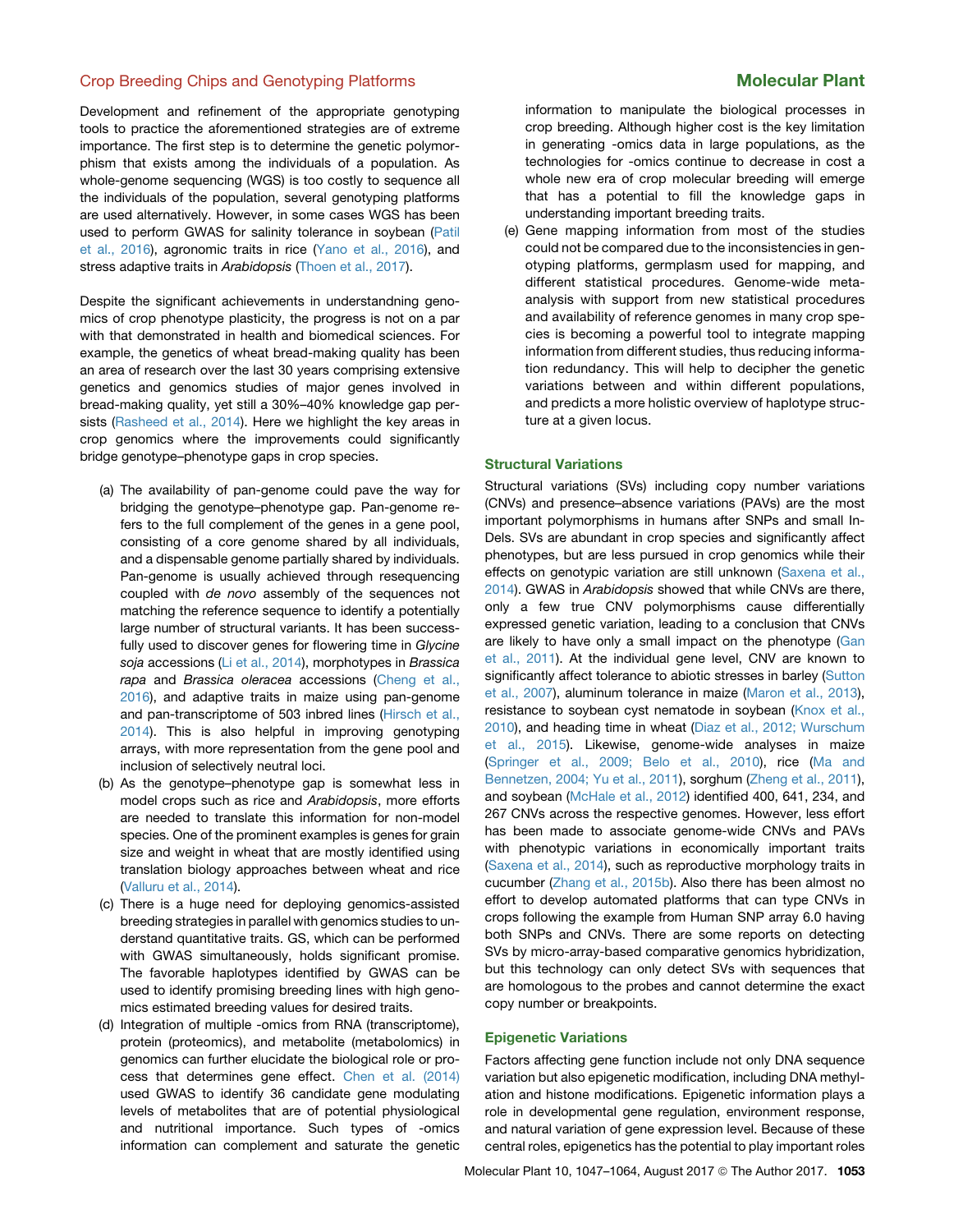in crop improvement strategies including the selection for favorable epigenetic states, creation of novel epialleles, and regulation of transgene expression [\(Springer, 2013](#page-16-0)). Our understanding of epigenetic variation and its phenotypic effects are very limited in crop plants. For example, it was demonstrated that identical isogenic populations in *Brassica napus* had distinct agronomic characteristics for energy use efficiency despite their identical DNA sequences ([Hauben et al., 2009\)](#page-14-0). Some QTLs may represent the epigenetic rather than genetic variation. Recently, the first genome-wide DNA methylation patterns were mapped in wheat [\(Gardiner et al., 2015](#page-13-0)); however, association of these variations with phenotypic difference and parallel epiallelic discovery remains a long-term goal.

Array-based platforms are available for genome-wide CNV and epigenetic analysis in humans, such as HumanMethylation450 (450K) BeadChip [\(Nishida et al., 2008; Ting et al., 2015\)](#page-15-0), but no such examples are available in crop plants. Therefore, it is very important to deal with these bottlenecks to obtain maximum benefits from the technologies, reduce phenotype–genotype gaps, and make array-based genotyping more fruitful in plants.

# ARRAY- AND SEQUENCING-BASED GENOTYPING IN CROPS: ACHIEVING HIGH THROUGHPUT

NGS techniques have proved to be exceptional tools for the discovery, validation, and assessment of genetic markers, and thus have facilitated the development of genome-wide SNP markers and array-based genotyping platforms ([Davey](#page-13-0) [et al., 2011](#page-13-0)). An overview of available genome-wide, high-density genotyping platforms are briefly discussed here because they are reservoirs of SNP markers likely to be associated with important traits and can be used in breeding. There are many array-based genotyping platforms available in major crops ([Table 1\)](#page-3-0). The benefits of these platforms include, but are not limited to: (a) a range of multiplex levels providing rapid high-density genome scans; (b) robust allele calling with high call rates; and (c) cost-effectiveness per data point when genotyping large numbers of SNPs and samples. The main disadvantages are that arrays are non-flexible and, despite the reduced cost per data point, the overall cost to genotype one sample is quite high, making them still inaccessible for most of the crop genetics and breeding programs. Given the various reviews on the technological comparison of these platforms [\(Gupta et al., 2008; Thomson, 2014](#page-13-0)), this aspect will be described here only briefly.

All of these genotyping arrays are based on technologies from Illumina and Affymetrix, which have revolutionized the genome-wide genotyping concept. Despite their similarity in size, format, and application, the two technologies differ substantially. Illumina BeadArray technology uses beads covered with specific oligos that fit into patterned microwells allowing for highly multiplexed SNP detection, initially employing BeadXpress and then the GoldenGate assay that incorporates locus and allele-specific oligos for hybridization, followed by allele-specific extension and fluorescent scanning of 48–384 and 384–3072 SNPs per sample ([Shen et al., 2005](#page-16-0)). The BeadArray technology was expanded to higher-density arrays

# Molecular Plant Crop Breeding Chips and Genotyping Platforms

with Infinium assays, which are based on a two-color single base extension from a single hybridization probe per SNP marker with allele calls ranging from 3K to over 5 million per sample ([Steemers and Gunderson, 2007\)](#page-16-0). In contrast, Affymetrix implemented GeneChip arrays using photolithographic printing of oligos on an array, followed by hybridization to overlapping allelespecific oligos consisting of perfect match and mismatch probes for SNP calling ([Matsuzaki et al., 2004](#page-15-0)). More recently, Affymetrix Axiom technology based on a two-color, ligation-based assay with 30-mer probes allowed simultaneous genotyping of 384 samples with 50K SNPs, or 96 samples  $\times$  650K SNPs [\(Hoffmann et al.,](#page-14-0) [2011\)](#page-14-0).

In addition to the crop-specific SNP arrays, there are NGS-based platforms that are applicable to various crops regardless of prior genomics knowledge, genome size, organization, or ploidy. The term ''GBS'' is a generalized description for all platforms using a sequencing approach for genotyping. [Scheben et al. \(2016\)](#page-15-0) enlisted 13 different GBS techniques that have been used in crop plants (see [Table 1](#page-3-0)), each of which has some distinctive features. This includes GBS [\(Elshire et al., 2011; Poland et al.,](#page-13-0) [2012; Kim et al., 2016\)](#page-13-0), diversity array technology sequencing (DArT-seq) ([Cruz et al., 2013; Li et al., 2015\)](#page-13-0), sequence-based genotyping (SBG) [\(Truong et al., 2012; van Poecke et al., 2013\)](#page-16-0), restriction fragment sequencing (REST-seq) [\(Stolle and Moritz,](#page-16-0) [2013](#page-16-0)), and restriction enzyme site comparative analysis (RESCAN) ([Kim and Tai, 2013\)](#page-14-0). Elshire GBS and DArT-seq are the most widely used platforms in crop genomics. GBS simply makes use of restriction enzyme digestion, followed by adapter ligation, PCR, and sequencing. While the original Elshire GBS protocol employed a single enzyme protocol, a two-enzyme modification has been successfully employed in barley, wheat [\(Poland et al., 2012\)](#page-15-0), oat [\(Huang et al., 2014\)](#page-14-0), and chickpea [\(Jaganathan et al., 2015](#page-14-0)). A further step change in reducing the cost of GBS is the development of repeat amplification sequencing (rAmpSeq) which combines the novel bioinformatics and robust genotyping to score hundreds to thousands of markers for less than US\$5 per sample [\(Buckler](#page-13-0) [et al., 2017\)](#page-13-0). Despite several advantages such as low cost and genotyping polymorphisms in low-copy intervening sequences, rAmpSeq produces fewer markers than conventional GBS, and knowledge of the reference genome sequence is extremely important in designing a quality assay.

In comparison with WGS, reduced representational sequencing has many advantages, such as reducing genome complexity, avoiding inherent ascertainment bias in the fixed SNP arrays, and lower cost. GBS has been applied in studies on evolutionary genomics, GWAS, and marker-assisted molecular breeding. One such platform, specific locus amplified fragment sequencing (SLAF-seq), was recently developed ([Sun et al., 2013](#page-16-0)) and implemented in soybean [\(Han et al., 2015\)](#page-13-0), cucumber ([Xu et al.,](#page-17-0) [2014b](#page-17-0)), tea ([Ma et al., 2015\)](#page-15-0), *Agropyron* ([Zhang et al., 2015a\)](#page-17-0), and *Brassica* [\(Geng et al., 2016](#page-13-0)) to study domestication, construct high-density linkage maps, and undertake GWAS of agronomic traits. Likewise, exome capture can help to focus genic regions and has the advantages of *de novo* SNP discovery in crops with large genome and highly repetitive DNA, such as maize [\(Fu et al., 2010; Yang et al., 2015](#page-13-0)), wheat [\(Jordan et al.,](#page-14-0) [2015](#page-14-0)), rice [\(Saintenac et al., 2011; Henry et al., 2014\)](#page-15-0), and barley [\(Mascher et al., 2013](#page-15-0)).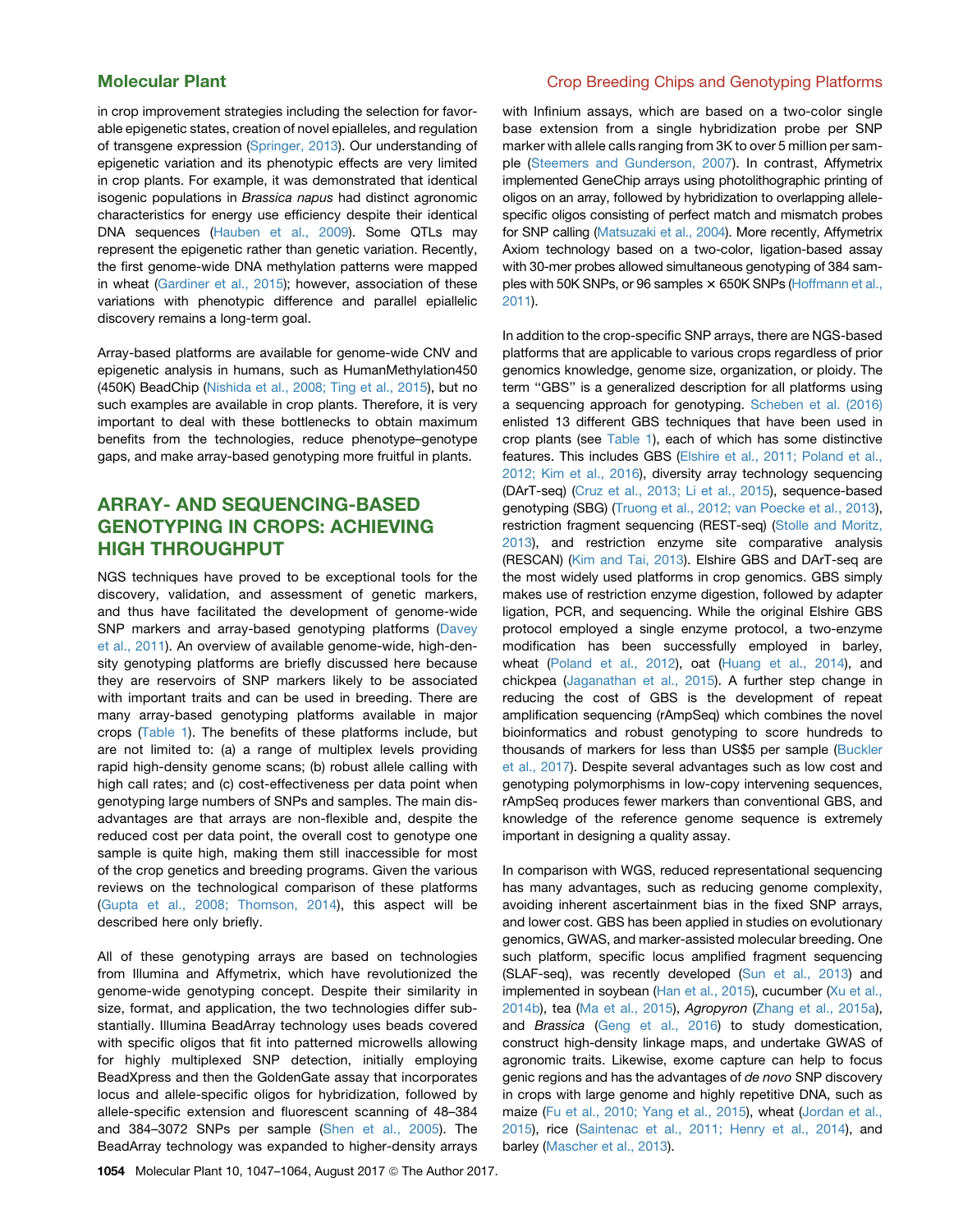Despite several advantages, there are serious shortfalls on broader application of genotyping platforms in major crops. These shortcomings are described in the following subsections.

### Ascertainment Bias

Crop wild relatives and landraces are important reservoirs of new genes for yield, climatic resilience, and food quality, with nutritional and health benefits ([Brozynska et al., 2015\)](#page-13-0). The existing genotyping arrays remain ineffective to capture rare variants in diverse genetic resources due to ascertainment bias, and ultimately result in hampered identification of introduced segments from distantly related genetic resources. This was realized very early during the earlier phase of SNP arrays development in maize, when the allele frequencies based on SSR and SNP markers were compared in global maize inbred lines ([Hamblin et al., 2007; Yan et al., 2009](#page-13-0)). This ascertainment bias is not only observed in interspecific populations but is also a major problem in intraspecific populations from the same species. For example, inbred lines used for the maize reference genome, including B73 and Mo17, are adapted to temperate conditions. High-density genotyping based on the currently available SNP chips and resequencing strategies may have significant ascertainment bias when used for analyzing tropical maize germplasm ([Xu et al., 2017b](#page-17-0)). As a result, favorable alleles hidden in tropical maize (in tropical-specific genomic regions) could be missed. To develop unbiased SNP chips and reference maize genomes, information hidden in tropical maize should be unlocked. Such an effort is ongoing through collaboration between CIMMYT, Chinese Academy of Agricultural Sciences (CAAS), and Beijing Genomics Institute (BGI). This includes large-scale resequencing of tropical maize inbred lines and high-density genotyping of tropical maize populations and inbred lines through unbiased SNP discovery strategies [\(Prasanna et al., 2014\)](#page-15-0). Although the use of *de novo* NGS-based platforms in combination with fixed arrays could be effective to some extent in avoiding ascertainment bias, such strategies not only increase the cost but also bring complexities associated with *de novo* platforms described below. Consequently, breeders hesitate to use these platforms.

The marker support for wheat wild relatives has recently been documented by development of 820K and 35K SNP chips in wheat, which resolve the issues of ascertainment bias to a great extent when using wild relatives in breeding [\(King et al., 2016;](#page-14-0) [Winfield et al., 2016](#page-14-0)). Another example is development of the cost-effective KWS 15K wheat Infinium array used in European winter wheat germplasm [\(Boeven et al., 2016\)](#page-13-0), which is a subset of high-quality and polymorphic markers from wheat 90K Infinium array that are highly informative in European winter wheat. These examples represent the current efforts to deal with ascertainment bias, namely the customization of SNP chips, replacement of markers on the chips, and combining markers from more than one chip to apply in germplasms with broader genetic backgrounds. Due to the design bias in most of the available genotyping chips, the concept of ''one chip for all purposes'' is far beyond the reality. There are many chips for single crops (e.g., six in wheat and seven in rice), and the high-quality contents from all the chips can be chosen to develop a ''second-generation chip'' which would facilitate the wider application.

### General Limitations in NGS-Based Genotyping Platforms

NGS-based platforms are a promising tool for cost-effective genotyping, especially in orphan crops because SNP discovery and genotyping can be done simultaneously with less bias toward genetic backgrounds. General limitations of GBS include genotyping errors due to the low coverage of NGS reads, leading to misidentification of homozygotes from heterozygotes. This problem could be intense in outcrossing species or in mapping populations at early generation levels (e.g., F2:3). The absence of reference genome and polyploidy also increase the intensity of genotyping errors because the paralogs may be recognized as the same reads when similarities are very high. Such problems can be solved by increasing sequence depth by using rare cutters, reducing the number of multiplexed samples during library preparation, or sequencing the library with improved NGS equipment. Accurate allele calling in allopolyploids is more complicated than in autopolyploids because each subgenome is expected to show disomic inheritance. If a good reference genome is available the genotypes can be separated, otherwise genotypes in highly similar subgenomes may not be readily distinguished. On the other hand, allelic dosage of each locus in autopolyploids cannot be evaluated with lowcoverage NGS data, but all the mixed-allele loci are genotyped as heterozygous. It is necessarily advised to remove all heterozygous loci in autopolyploids to obtain fairly high coverage of GBS data, which usually results in wasting a number of NGS reads.

Another drawback is the allele dropout due to the polymorphism in the restriction enzyme recognition site, which inhibits enzyme action and leads to genotyping error [\(Davey et al., 2013](#page-13-0)). Sometimes genotyping errors caused by stochastic uneven PCR duplication during library preparation leads to allele bias in all GBS-based methods except ezRAD, which is a PCR-free method ([Toonen et al., 2013](#page-16-0)). Another common problem could be the differences in coverage due to the amplification bias toward fragments of shorter length and with higher GC content. Beyond these common errors, the frequent use of methylationsensitive enzymes in GBS could also cause ascertainment bias, harboring almost half of trait-associated SNPs [\(Hindorff et al.,](#page-14-0) [2009](#page-14-0)).

Other problems include labor-intensive library preparation, high level of missing data, absence of perfect bioinformatics tools for data imputation models, and higher complexity in data analysis and storage. Apart from these drawbacks, GBS has become increasingly popular in crop genetics. This is mainly due to the enormous developments in the sequencing chemistry, availability of the long-read sequencing platforms, and enrichments in the existing reference genomes, resulting in genotyping methods to make more use of this technology.

### Genotyping in Polyploidy Crops

Polyploidy, or whole-genome duplication, is an important driving force in eukaryotic evolution and success of many crop plants. The crop plants can be either ancient polyploids (paleo-polyploids), such as maize, soybean, and poplar in which the genome duplication event was followed by the gene loss and subsequent diploidization, or can be neo-polyploids, such as wheat  $(6x)$ ,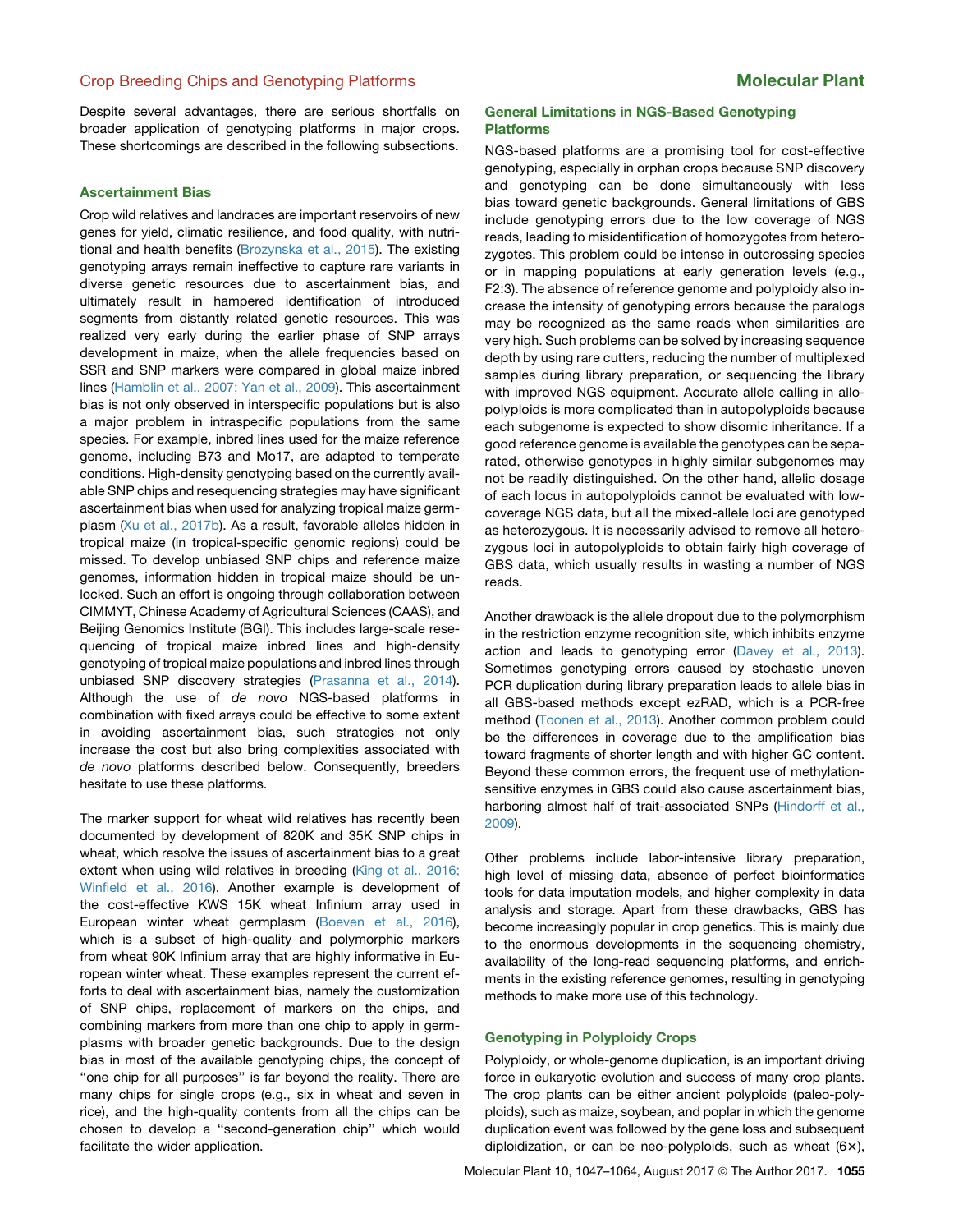oilseed rape  $(4x)$ , potato  $(4x)$ , sugarcane  $(8x)$ , cotton  $(4x)$ , and strawberry (8x). Polyploidy generally leads to high sequence conservation between homoeologous genes, increased gene and genome dosage, and large genome size, which form different layers of complexities for gene discovery and ultimately affect the efficient use of markers during breeding. For example, the key challenge in wheat genome sequencing was correct genome assembly due to polyploidy and high repeat content. This challenge was dealt with by using flow-sorting technology [\(Dolezel et al.,](#page-13-0) [2014\)](#page-13-0) to separate individual chromosomes from ''Chinese Spring'' aneuploidy stocks and then sequencing individually. Parallel to genome-sequencing efforts, the NGS of mRNA (RNA-seq) in diverse wheat germplasms produced transcript assemblies and led to the development of high-density fixed chips amenable to genotyping of large populations for gene mapping and discovery ([Cavanagh et al., 2013](#page-13-0)). Although the rates of SNP validation in polyploid SNP arrays were lower when compared with diploids, they still achieved success rates above 61% ([Tinker et al., 2014;](#page-16-0) [Wang et al., 2014](#page-17-0); Hulse-Kemp et al., 2015). However, overall success rate varied across SNP identification strategies in cotton [\(Hulse-Kemp et al., 2015](#page-14-0)). Geneenriched sequence-supplied SNPs (SNPs from RNA-seq data) had a higher success rate than genomic resequencing data-supplied SNPs (87% versus 49%), and genomic SNPs identified between species had a higher success rate than SNPs identified within species (59% versus 49%) ([Hulse-Kemp et al., 2015](#page-14-0)). Although not all of the SNPs in the first version of these chips could be assigned to individual chromosomes, the subsequent versions of these chips have shown significant improvement in homoeolog-specific chromosome assignments to SNPs. Together, these developments are making a huge impact on availability of genotyping resources, and availability of highdensity genotyping platforms is no longer a limitation in polyploid crops [\(Table 1](#page-3-0)). Since [Kaur et al. \(2012\)](#page-14-0) provided an in-depth review of SNP discovery and SNP-calling techniques and resources in polyploid crops, we solely focus here on how the expression of different patterns of homoeologous genes affect the use of markers in breeding crops.

The homoeologous copies of a certain gene in polyploid crops result in multiple phenotypic consequences, thus determining the number of subgenome-specific (homoeologous-specific) markers to be used to manipulate a locus underpinning a phenotypic trait [\(Borrill et al., 2015](#page-13-0)). There are various possible scenarios influencing the use of markers in polyploids during trait breeding. (a) Functional redundancy is the case when a single copy of a gene compensates for the other deleted homoeologous copies. The loss-of-function mutation (*mlo*) induces resistance to powdery mildew in barley, while the expression of a single copy of its ortholog *Mlo* gene is sufficient to induce susceptibility to powdery mildew in wheat, even when the other two homoeologs have null mutations [\(Wang et al., 2014](#page-17-0)). (b) The dosage of the different homoeolog chromosomes additively affects the phenotype; e.g., the mutation at each of reduced height (*Rht*) gene in wheat significantly decreases the plant height as compared with wild-type alleles at *Rht* genes [\(Kim et al., 2003](#page-14-0)). (c) Homoeolog dominance is the case when mutation in any of the homoeolog copies eliminates the dosage effect in other homoeologs; e.g., three recessive homoeologous *Vrn1* genes confer vernalization requirement in wheat, while dominant mutation in any homoeologous copy eliminates vernalization

## Molecular Plant Crop Breeding Chips and Genotyping Platforms

requirement and confers spring growth habit. Likewise, other interactions among homoeologs may occur at regulatory or transcription level, adding a further layer of complexity in phenotypic expression of important developmental traits ([Borrill](#page-13-0) [et al., 2015](#page-13-0)). Thus, it requires *a priori* understanding of different dosage effects of homoeologous genes in polyploid crops before using markers for any given trait. In case of additive dosage effect and homoeolog dominance, there is a need to use markers from all available homoeologous genes to fine-tune the underpinning traits; thus the number of markers to be used will be significantly high compared with diploid crops, ultimately increasing the cost and time.

# CUSTOMIZATION OF TRAIT-ASSOCIATED SNPS: ACHIEVING FLEXIBILITY

The use of GBS and SNP chips in mapping and gene discovery is important for identification of trait-associated markers, which are then used for gene tagging and gene pyramiding during crop breeding [\(Figure 1](#page-5-0)). Flexibility is extremely important for such markers as it gives choice in using any number of markers and any number of samples, and largely depends on conversion of markers (SNPs) on the chip to a stand-alone format. It has long been a challenge to visualize SNPs with traditional molecular techniques for applications in breeding. Various single-marker methods have been developed for SNP genotyping, including allele-specific PCR (AS-PCR), cleaved amplified polymorphic sequences (CAPS), temperature-switch PCR (TS-PCR), and gene resequencing ([Gaudet et al., 2009; Tabone](#page-13-0) [et al., 2009\)](#page-13-0). All these methods have common limitations of low throughput, high cost, and labor intensiveness; therefore, actual applications in crop breeding programs occur only on a small, limited scale. Rapidly evolving genotyping technologies have made molecular diagnosis more high throughput and cost effective in all aspects, but large-scale transfer of the technologies to breeding programs has been very limited, at least in public breeding programs. Several high-throughput technologies for SNP genotyping are available. The important factors in choosing an appropriate genotyping platform include the number of data points that can be generated in a short time period, ease of use, data quality (sensitivity, reliability, reproducibility, and accuracy), flexibility (genotyping few samples with many SNPs or many samples with few SNPs), assay development requirements, and genotyping cost per sample or data point. Sufficient recent reports indicate that LGC's KASP (Kompetitive Allele Specific PCR) is an evolved global benchmark technology for such genotyping requirements in terms of both cost-effectiveness and high throughput ([Semagn et al., 2014; Thomson,](#page-16-0) [2014\)](#page-16-0). We recently used this platform to convert conventional PCR markers for functional genes in wheat with >95% assay conversion success, and it proved to be 45-times higher in throughput and 30%–45% cheaper than other available conventional methods [\(Rasheed et al., 2016](#page-15-0)). As sample size increases to 1536 genotypes, it can be 4-fold high-throughput and cost-effective (due to the low mastermix volume used) in 1536-well plates.

Most recently, [Long et al. \(2016\)](#page-15-0) introduced a novel SNP genotyping method designated semi-thermal asymmetric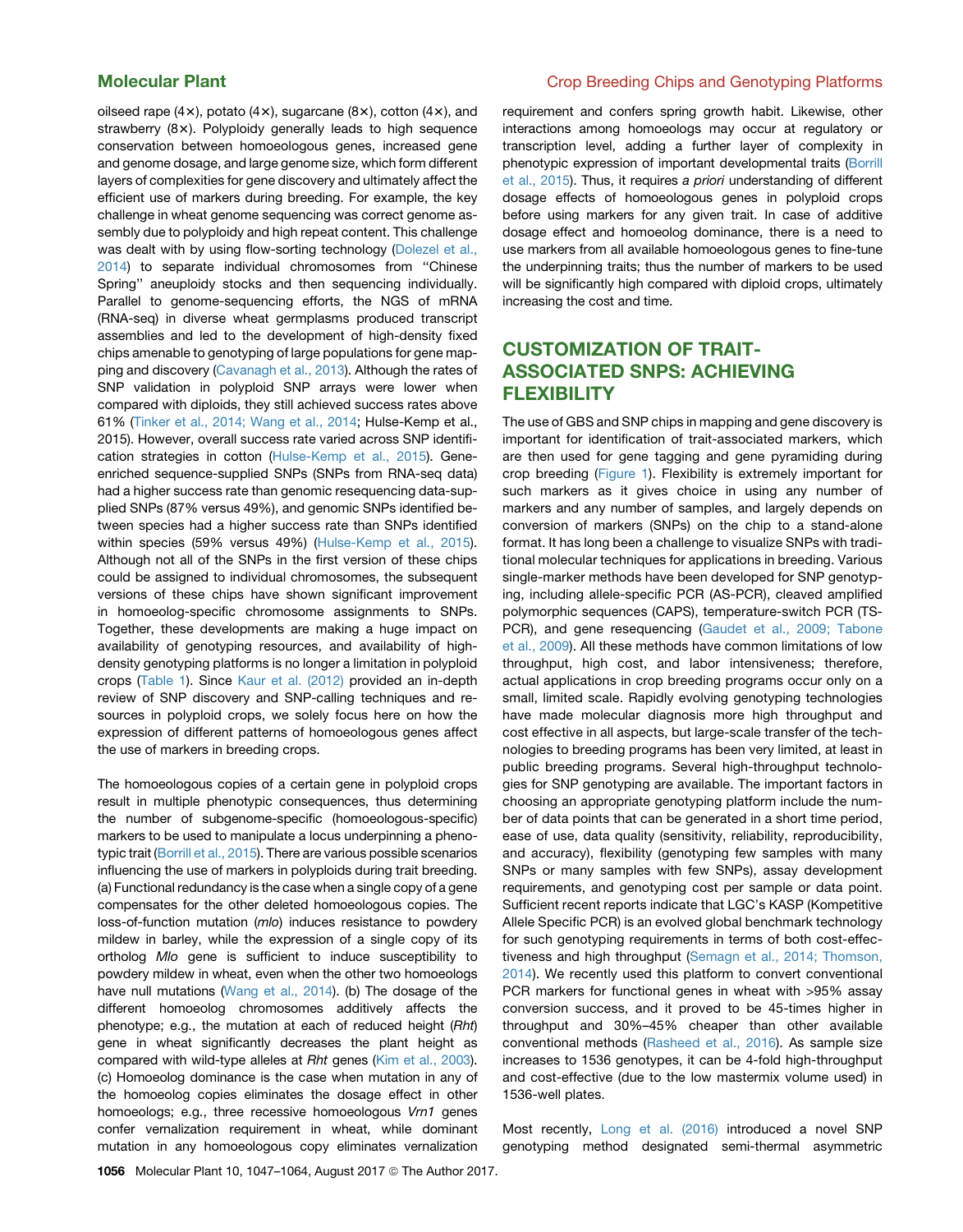reverse PCR (STARP), and successfully validated it in rice, sunflower, and *A. tauschii*. STARP uses unique PCR conditions with two universal priming element-adjustable primers (PEA primers) and one group of three locus-specific primers: two asymmetrically modified allele-specific primers (AMAS primers) and their common reverse primer. The two AMAS primers each were substituted one base in different positions at their 3' regions to significantly increase the amplification specificity of the two alleles and tailed at  $5'$  ends to provide priming sites for PEA primers. The two PEA primers were developed for common use in all genotyping assays to stringently target the PCR fragments generated by the two AMAS primers with similar PCR efficiencies and for flexible detection using either gel-free fluorescence signals or gel-based size separation. The state-of-the-art primer design and unique PCR conditions endowed STARP with all the major advantages of high accuracy, flexible throughput, simple assay design, low operational costs, and platform compatibility. In addition to SNPs, STARP can also be employed in genotyping of InDels. Contrary to the KASP and TaqMan assays, which use the specific commercial master-mix, the STARP can be used with any commercial PCR master-mix.

KASP, TaqMan, and STARP currently appear to be the most promising techniques offering genotyping, with exceptional chemistry and scalable flexibility without compromising data throughput. They are an excellent choice for adoption in crop breeding programs for single-plex genotyping.

# THROUGHPUT VERSUS FLEXIBILITY: THE BREEDER'S PERSPECTIVE TO ACHIEVE GOALS

The choice of genotyping methodology largely depends upon the nature of the study. For instance, there are generally two applications for genotyping: (1) first-tier applications for genome-wide association, linkage analysis, and genetic diversity analysis; and (2) second-tier application for validating hits in the first-tier application. Ultra-high throughput and low cost are paramount. Automated chip-based platforms do facilitate achievement of objectives in first-tier applications and are widely used in crop genomics. Unfortunately, breeders, in most of the public sector and in developing countries, still have to rely on conventional PCR/gelbased methods for second-tier applications, which are low throughput and hinder large-scale marker application.

There are four different general usages for second-tier applications, namely major gene selection, backcross breeding, recurrent selection, and QC. As discussed above, arrays are too expensive to be used for low-density genotyping in large breeding populations for backcross breeding, gene tagging, and recurrent selection, and such objectives can be accomplished with the single-plex high-throughput platforms such as KASP and TaqMan, which offer scalable flexibility ([Semagn](#page-16-0) [et al., 2014](#page-16-0)). Recently, there have been many efforts to develop such assays in wheat ([Rasheed et al., 2016\)](#page-15-0), peanut ([Leal-Bertioli et al., 2015\)](#page-14-0), soybean ([Patil et al., 2016](#page-15-0)), lupin ([Yang et al., 2012](#page-17-0)), legumes ([Varshney, 2016](#page-17-0)), and several other agronomic and horticultural crops. These single-plex technologies could be very costly and time consuming for the other two objectives, i.e., germplasm fingerprinting for diversity analysis, gene mapping and GS. The most important question is, what should be the break point in terms of cost and marker density to opt for chip-based genotyping? In our experience, routine genotyping for 150 KASP assays (either on 384 or 1584 samples) is effective in terms of cost and throughput; however, above that number automated chip-based genotyping platforms are feasible ([Table 2\)](#page-11-0). The second question is, what are the alternative multiplex or array-based key technologies available for low- to medium-density genotyping requirements in breeding? In these scenarios multiplexing is a very important variable because a shift from single-plex to multiplex assays will allow simultaneous analyses of multiple markers and increase MAS efficiency to implement GS. Recently, an attempt was made to multiplex 24 functional wheat markers using an Ion Torrent Proton-based NGS method. This system can perform KASP assays in nanoliter volumes to reduce genotyping costs ([Bernardo et al., 2015\)](#page-12-0). However, broad-scale application of this technology is yet to be demonstrated to fulfill the needs of breeders. The Sequenom MassARRAY platforms were used earlier in rice and wheat [\(Berard et al., 2009; Masouleh](#page-12-0) [et al., 2009](#page-12-0)) for multiplex low-density SNP genotyping. Sequenom MassARRAY uses a matrix-assisted laser desorption/ionization mass spectrometer, which processes the reactions, and can accommodate thousands of SNPs in almost 1000 samples per day, leading to half a million data points per day. In human genome applications, genotyping up to 500 SNPs is more effective in balancing cost and throughput when done by Sequonome [\(Perkel, 2008](#page-15-0)). Affymetrix recently introduced Eureka, an NGS-based platform for low-density genotyping. This platform is currently available only as a service and involves a barley panel of 400 SNPs associated with malt characteristics, sucrose synthase, disease resistance (*Mla*), vernalization (*Vrn-H1* and *Vrn-H3*), photoperiod (*Ppd-H1*), and row type. A genotyping service for these genes is available at cost of as low as US\$15 per sample [\(https://www.](https://www.eurekagenomics.com/ws/products/barley.html) [eurekagenomics.com/ws/products/barley.html\)](https://www.eurekagenomics.com/ws/products/barley.html). The general shortcomings in these platforms are the unavailability of traitassociated markers in required formats and data calling, especially in polyploidy species, which are the main reasons that these technologies are not widely pursued by crop breeding programs.

# DEVELOPMENT OF ULTRA-HIGH-THROUGHPUT PRACTICAL BREEDING CHIPS: THE ULTIMATE OBJECTIVE

We are experiencing a huge shortfall in underpinning genomics in order to target breeding traits in all major crops, without which the development of functional breeding chips cannot be achieved. The landscape of crop genomics is changing rapidly, and the current important question is can all the genomics information encompassing SNPs, InDels, CNVs, and epigenetics be embedded in a single chip? For example, the Affymetrix Human SNP array 6.0 can detect 1.8 million polymorphisms, of which 960K are CNV ([Nishida et al., 2008\)](#page-15-0). Similarly, the Eureka platform offers a low-density genotyping assay for simultaneous detection of SNPs, InDels, CNVs, and methylation, but the downstream data analysis pipeline for allele calling could be a challenge in polyploid crops. With many chips available for genome-wide genotyping in any crop, there is a certain amount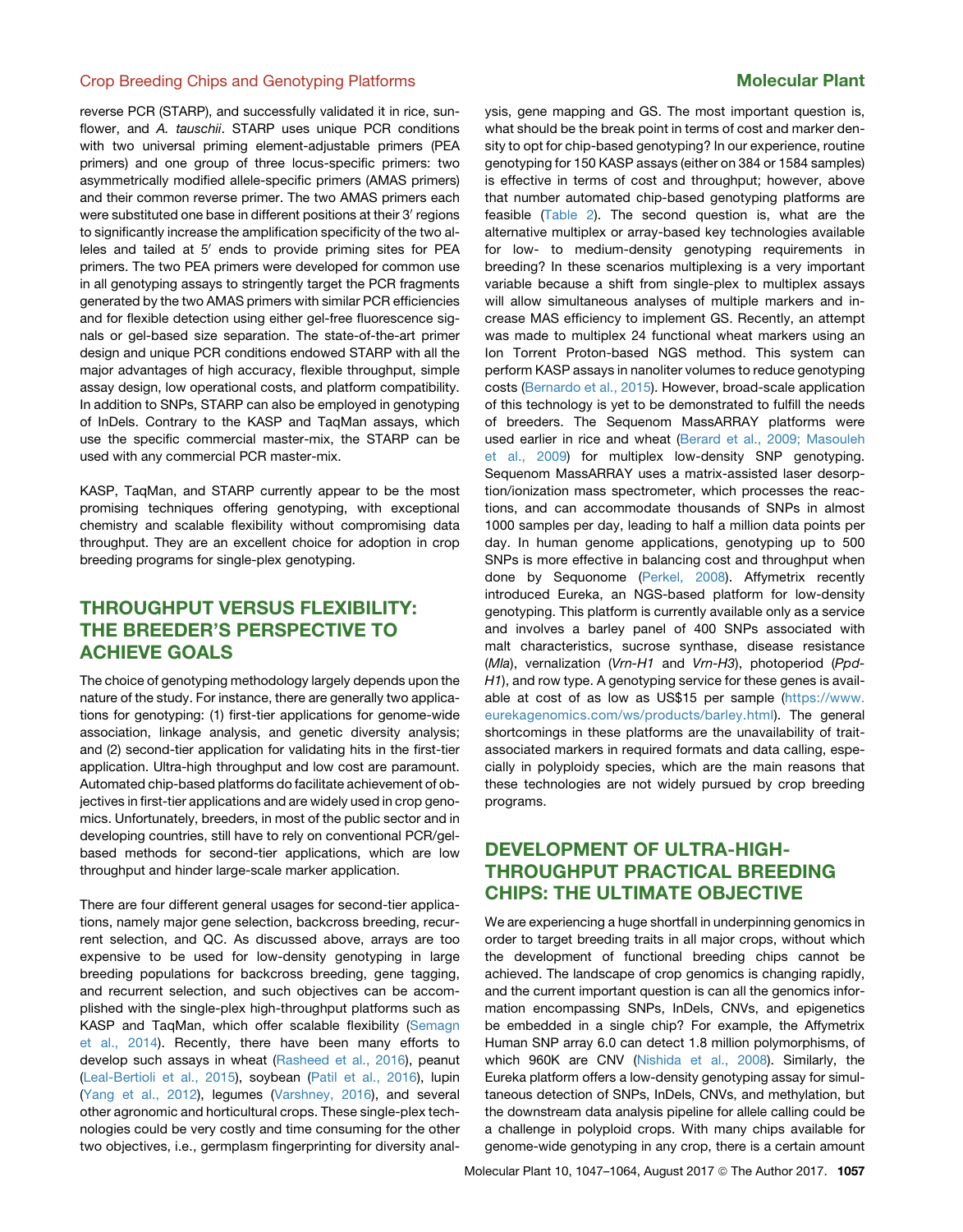<span id="page-11-0"></span>

| <b>Platform</b>                          | Technology <sup>a</sup>    | <b>Provider</b>           | Cost per sample                                  | Cost per<br>data point | <b>Analysis</b><br>complexity      | Prior genomic<br>knowledge | Throughput <sup>b</sup>                            | Flexibility <sup>c</sup> | Application <sup>d</sup> |
|------------------------------------------|----------------------------|---------------------------|--------------------------------------------------|------------------------|------------------------------------|----------------------------|----------------------------------------------------|--------------------------|--------------------------|
| Array based                              | GoldenGate                 | Illumina                  | High                                             | Moderate               | Moderate                           | Yes                        | $172 \times 1.5K$                                  | <b>No</b>                | Tier 1                   |
|                                          | Infinium XT                | Illumina                  | Moderate                                         | Low                    | Moderate                           | Yes                        | $96 \times 50K$                                    | No                       | Tier 1                   |
|                                          | Infinium<br>iSelect HD/HTS | Illumina                  | High                                             | Low                    | Moderate                           | Yes                        | 24 × 90K/24 × 700K                                 | <b>No</b>                | Tier 1                   |
|                                          | Axiom                      | Affymetrix                | Moderate to high                                 | Low                    | Moderate                           | Yes                        | 96 × 1000K or<br>384 × 55K                         | No                       | Tier 1                   |
| NGS based                                | <b>GBS</b>                 | Non-commercial            | Moderate                                         | Low                    | <b>Difficult</b>                   | No                         | Depend on sample<br>multiplex                      | Low                      | Tier 1                   |
|                                          | RAD-sea                    | Non-commercial            | Moderate                                         | Low                    | <b>Difficult</b>                   | No                         | -do-                                               | Low                      | Tier 1                   |
|                                          | SLAF-seq                   | <b>Biomarker Tech</b>     | High                                             | Low                    | <b>Difficult</b>                   | <b>No</b>                  | $-do-$                                             | Low                      | Tier 1                   |
|                                          | Exome capture              | Agilent/<br>NimbleGen     | High                                             | Low                    | <b>Difficult</b>                   | Yes                        | $-do-$                                             | Low to<br>moderate       | Tier 1                   |
|                                          | DArT-sea                   | DiversityArray            | Moderate                                         | Low                    | Commercial<br>support<br>available | <b>No</b>                  | $96 \times 50 - 100K$                              | Low                      | Tier 1                   |
|                                          | rAmpSeq                    | Non-commercial            | Very low                                         | Very low               | <b>Difficult</b>                   | Yes                        | Multiplex                                          | Low                      | Tier 1                   |
| Targeted<br>GBS/Low<br>density<br>arrays | Fluidgm                    | Fluidgm                   | Moderate                                         | Moderate               | Moderate                           | Yes                        | $96 \times 96 / 24 \times$<br>$192/48 \times 48$   | Moderate                 | Tier <sub>2</sub>        |
|                                          | Sequenom<br>MassARRAY      | Agena Bioscience          | Moderate                                         | Moderate               | Moderate                           | Yes                        | $96 \times 48$                                     | Low                      | Tier <sub>2</sub>        |
|                                          | Eureka                     | Affymetrix                | Moderate                                         | Moderate               | Moderate                           | Yes                        | At least $5K \times 3K$                            | Low                      | Tier 2                   |
|                                          | AmpliSeg                   | Thermo Fisher             | Moderate                                         | Moderate               | Moderate                           | Yes                        | Customizable                                       | Moderate                 | Tier <sub>2</sub>        |
| Single markers                           | <b>KASP</b>                | <b>LGC Group</b>          | Depend on<br>reaction volume<br>and assay number | High                   | Easy                               | Yes                        | Single-plex (up to $\sim$ 150K<br>data points/day) | Scalable                 | Tier <sub>2</sub>        |
|                                          | TaqMan                     | Roche Molecular<br>System | $-do-$                                           | High                   | Easy                               | Yes                        | -do-                                               | -do-                     | Tier <sub>2</sub>        |
|                                          | <b>STARP</b>               | Non-commercial            | -do-                                             | Moderate               | Easy                               | Yes                        | -do-                                               | -do-                     | Tier 2                   |
|                                          |                            |                           |                                                  |                        |                                    |                            |                                                    |                          |                          |

Crop Breeding Chips and Genotyping Platforms

Crop Breeding Chips and Genotyping Platforms

Table 2. Features of Modern Genotyping Technologies Available for Gene Discovery and Molecular Breeding in Crop Species.

<sup>a</sup>See [Table](#page-3-0) 1 for abbreviations.

<sup>b</sup>Throughput: Maximum data points that could be generated from a single run, and are presented here as 'number of samples x number of markers'. All NGS-based technologies are high-throughput but depends on ability of number of samples that can be multiplexed.

<sup>c</sup>Flexibility refers to independence in choosing any number of samples and markers. Most of the NGS based methods are more flexible in choosing number of samples.

<sup>d</sup>Tier 1: GWAS; QTL mapping; genomic selection; genetic diversity. Tier 2: gene tagging; marker-assisted backcrossing (MABC); background selection.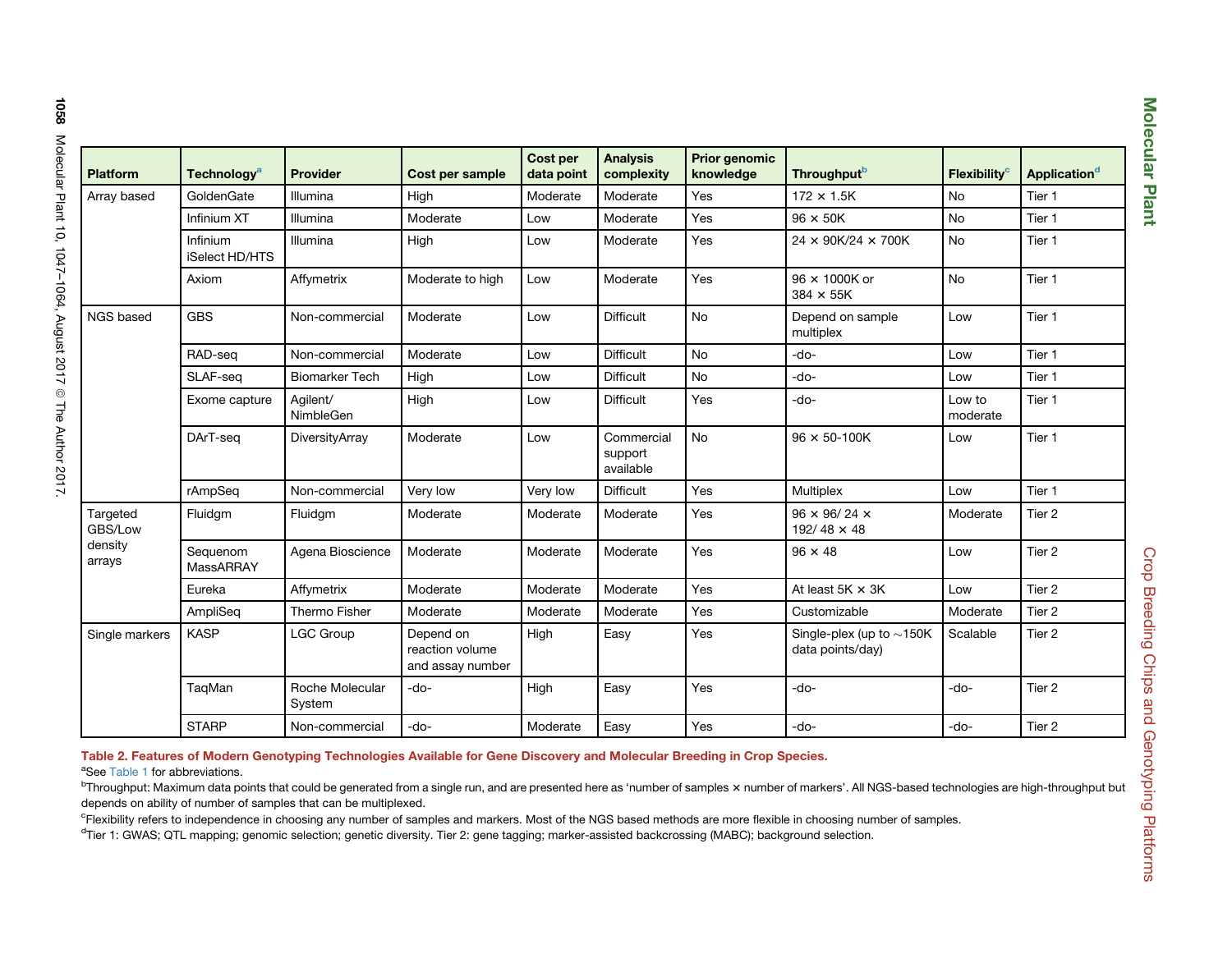<span id="page-12-0"></span>of bias in each, and scientists have to decide on the best one based on the genetic background of the germplasm and objectives. On the contrary, the concept of breeding chips is more universal because such chips are based on functional genes that have been validated across the genetic backgrounds. Therefore, the choice of technology for second-tier applications will have wider acceptability and is actually the choice of technologies to harness benefits from the post-genomics era.

The future landscape of crop genotyping is debatable; either sequencing will eventually replace all genotyping platforms as sequencing becomes cheaper, and as data management and analysis becomes easier with huge numbers of markers, samples, and tools that are available and accessible to all geneticists and breeders, or genotyping platforms will continue to be updated and remain as effective alternatives to WGS. In our opinion, the use of whole-genome resequencing data for genetics studies will be routinely used in major crops such as wheat, rice, maize, soybean, cotton, and some legumes in the coming years because WGS from a much larger gene pool is now becoming accessible. However, genotyping platforms still have to make progress in minor crops, and crops with complex and large genomes. The development of genotyping platforms solely for crop breeding could be realized in the next 10 years in consideration of: (1) availability of functional markers for important quantitative traits such as yield and quality; (2) enhancing the value of genotyping platforms by reducing ascertainment bias; (3) reducing redundant polymorphism and good genome coverage; and (4) reducing the cost of whole-genome genotyping of large populations in parallel with improvement in reducing the cost per data point.

### FUNDING

This study was supported by the National Key Research and Development Program of China (2016YFD0101802 and 2016YFE0108600) and National Natural Science Foundation of China (31550110212).

### ACKNOWLEDGMENTS

We acknowledge critical review of the manuscript by Prof. Robert A. McIntosh, University of Sydney. No conflict of interest declared.

Received: January 25, 2017 Revised: May 29, 2017 Accepted: June 19, 2017 Published: June 28, 2017

### **REFERENCES**

- [Abberton, M., Batley, J., Bentley, A., Bryant, J., Cai, H., Cockram, J.,](http://refhub.elsevier.com/S1674-2052(17)30174-0/sref1) [Costa de Oliveira, A., Cseke, L.J., Dempewolf, H., De Pace, C.,](http://refhub.elsevier.com/S1674-2052(17)30174-0/sref1) et al. [\(2015\). Global agricultural intensification during climate change:](http://refhub.elsevier.com/S1674-2052(17)30174-0/sref1) [a role for genomics. Plant Biotechnol. J.](http://refhub.elsevier.com/S1674-2052(17)30174-0/sref1) 14:1095–1098.
- [Ali, O.A., O'Rourke, S.M., Amish, S.J., Meek, M.H., Luikart, G., Jeffres,](http://refhub.elsevier.com/S1674-2052(17)30174-0/sref2) C., and Miller, M.R. [\(2016\). RAD capture \(rapture\): flexible and efficient](http://refhub.elsevier.com/S1674-2052(17)30174-0/sref2) [sequence-based genotyping. Genetics](http://refhub.elsevier.com/S1674-2052(17)30174-0/sref2) 202:389–400.
- [Allen, A.M., Barker, G.L.A., Wilkinson, P., Burridge, A., Winfield, M.,](http://refhub.elsevier.com/S1674-2052(17)30174-0/sref3) [Coghill, J., Uauy, C., Griffiths, S., Jack, P., Berry, S., et al.](http://refhub.elsevier.com/S1674-2052(17)30174-0/sref3) (2013). [Discovery and development of exome-based, co-dominant single](http://refhub.elsevier.com/S1674-2052(17)30174-0/sref3) [nucleotide polymorphism markers in hexaploid wheat \(](http://refhub.elsevier.com/S1674-2052(17)30174-0/sref3)*Triticum aestivum* [L.\). Plant Biotechnol. J.](http://refhub.elsevier.com/S1674-2052(17)30174-0/sref3) 11:279–295.
- [Allen, A.M., Winfield, M.O., Burridge, A.J., Downie, R.C., Benbow,](http://refhub.elsevier.com/S1674-2052(17)30174-0/sref4) [H.R., Barker, G.L., Wilkinson, P.A., Coghill, J., Waterfall, C.,](http://refhub.elsevier.com/S1674-2052(17)30174-0/sref4) Davassi, A., et al. [\(2017\). Characterization of a Wheat Breeders'](http://refhub.elsevier.com/S1674-2052(17)30174-0/sref4) [Array suitable for high-throughput SNP genotyping of global](http://refhub.elsevier.com/S1674-2052(17)30174-0/sref4)

[accessions of hexaploid bread wheat \(](http://refhub.elsevier.com/S1674-2052(17)30174-0/sref4)*Triticum aestivum*). Plant [Biotechnol. J.](http://refhub.elsevier.com/S1674-2052(17)30174-0/sref4) 15:390–401.

- [Andolfatto, P., Davison, D., Erezyilmaz, D., Hu, T.T., Mast, J.,](http://refhub.elsevier.com/S1674-2052(17)30174-0/sref5) [Sunayama-Morita, T., and Stern, D.L.](http://refhub.elsevier.com/S1674-2052(17)30174-0/sref5) (2011). Multiplexed shotgun [genotyping for rapid and efficient genetic mapping. Genome Res.](http://refhub.elsevier.com/S1674-2052(17)30174-0/sref5) 21[:610–617](http://refhub.elsevier.com/S1674-2052(17)30174-0/sref5).
- [Ashrafi, H., Hill, T., Stoffel, K., Kozik, A., Yao, J., Chin-Wo, S.R., and](http://refhub.elsevier.com/S1674-2052(17)30174-0/sref138) Van Deynze, A. [\(2012\). De novo assembly of the pepper](http://refhub.elsevier.com/S1674-2052(17)30174-0/sref138) transcriptome (*Capsicum annuum*[\): a benchmark for in silico](http://refhub.elsevier.com/S1674-2052(17)30174-0/sref138) [discovery of SNPs, SSRs and candidate genes. BMC Genomics](http://refhub.elsevier.com/S1674-2052(17)30174-0/sref138) 13[:571](http://refhub.elsevier.com/S1674-2052(17)30174-0/sref138).
- [Bachlava, E., Taylor, C.A., Tang, S., Bowers, J.E., Mandel, J.R., Burke,](http://refhub.elsevier.com/S1674-2052(17)30174-0/sref139) J.M., and Knapp, S.J. [\(2012\). SNP discovery and development of a](http://refhub.elsevier.com/S1674-2052(17)30174-0/sref139) [high-density genotyping array for sunflower. PLoS One](http://refhub.elsevier.com/S1674-2052(17)30174-0/sref139) 7:e29814.
- [Baird, N.A., Etter, P.D., Atwood, T.S., Currey, M.C., Shiver, A.L., Lewis,](http://refhub.elsevier.com/S1674-2052(17)30174-0/sref6) [Z.A., Selker, E.U., Cresko, W.A., and Johnson, E.A.](http://refhub.elsevier.com/S1674-2052(17)30174-0/sref6) (2008). Rapid [SNP discovery and genetic mapping using sequenced RAD markers.](http://refhub.elsevier.com/S1674-2052(17)30174-0/sref6) [PLoS One](http://refhub.elsevier.com/S1674-2052(17)30174-0/sref6) 3:e3376.
- [Barabaschi, D., Tondelli, A., Desiderio, F., Volante, A., Vaccino, P.,](http://refhub.elsevier.com/S1674-2052(17)30174-0/sref7) Valè, G., and Cattivelli, L. [\(2016\). Next generation breeding. Plant](http://refhub.elsevier.com/S1674-2052(17)30174-0/sref7) Sci. 242[:3–13.](http://refhub.elsevier.com/S1674-2052(17)30174-0/sref7)
- [Bassil, N.V., Davis, T.M., Zhang, H., Ficklin, S., Mittmann, M., Webster,](http://refhub.elsevier.com/S1674-2052(17)30174-0/sref140) [T., Mahoney, L., Wood, D., Alperin, E.S., Rosyara, U.R., et al.](http://refhub.elsevier.com/S1674-2052(17)30174-0/sref140) (2015). [Development and preliminary evaluation of a 90 K Axiom](http://refhub.elsevier.com/S1674-2052(17)30174-0/sref140)<sup>®</sup> SNP array [for the allo-octoploid cultivated strawberry](http://refhub.elsevier.com/S1674-2052(17)30174-0/sref140) *Fragaria*× ananassa. BMC [Genomics](http://refhub.elsevier.com/S1674-2052(17)30174-0/sref140) 16:155.
- Batley, J., and Edwards, D. [\(2016\). The application of genomics and](http://refhub.elsevier.com/S1674-2052(17)30174-0/sref8) [bioinformatics to accelerate crop improvement in a changing climate.](http://refhub.elsevier.com/S1674-2052(17)30174-0/sref8) [Curr. Opin. Plant Biol.](http://refhub.elsevier.com/S1674-2052(17)30174-0/sref8) 30:78–81.
- [Bauer, E., Schmutzer, T., Barilar, I., Mascher, M., Gundlach, H.,](http://refhub.elsevier.com/S1674-2052(17)30174-0/sref141) [Martis, M.M., Twardziok, S.O., Hackauf, B., Gordillo, A., Wilde,](http://refhub.elsevier.com/S1674-2052(17)30174-0/sref141) P., et al. [\(2017\). Towards a whole-genome sequence for rye \(](http://refhub.elsevier.com/S1674-2052(17)30174-0/sref141)*Secale cereale* [L.\). Plant J.](http://refhub.elsevier.com/S1674-2052(17)30174-0/sref141) 89:853–869.
- [Belo, A., Beatty, M.K., Hondred, D., Fengler, K.A., Li, B., and Rafalski,](http://refhub.elsevier.com/S1674-2052(17)30174-0/sref9) A. [\(2010\). Allelic genome structural variations in maize detected by](http://refhub.elsevier.com/S1674-2052(17)30174-0/sref9) [array comparative genome hybridization. Theor. Appl. Genet.](http://refhub.elsevier.com/S1674-2052(17)30174-0/sref9) 120[:355–367](http://refhub.elsevier.com/S1674-2052(17)30174-0/sref9).
- [Berard, A., Le Paslier, M.C., Dardevet, M., Exbrayat-Vinson, F.,](http://refhub.elsevier.com/S1674-2052(17)30174-0/sref10) [Bonnin, I., Cenci, A., Haudry, A., Brunel, D., and Ravel, C.](http://refhub.elsevier.com/S1674-2052(17)30174-0/sref10) (2009). [High-throughput single nucleotide polymorphism genotyping in](http://refhub.elsevier.com/S1674-2052(17)30174-0/sref10) wheat (*Triticum* [spp.\). Plant Biotechnol. J.](http://refhub.elsevier.com/S1674-2052(17)30174-0/sref10) 7:364–374.
- [Bernardo, A., Wang, S., St Amand, P., and Bai, G.](http://refhub.elsevier.com/S1674-2052(17)30174-0/sref11) (2015). Using next [generation sequencing for multiplexed trait-linked markers in wheat.](http://refhub.elsevier.com/S1674-2052(17)30174-0/sref11) PLoS One 10[:e0143890.](http://refhub.elsevier.com/S1674-2052(17)30174-0/sref11)
- Bernardo, R. [\(2016\). Bandwagons I, too, have known. Theor. Appl. Genet.](http://refhub.elsevier.com/S1674-2052(17)30174-0/sref12) 129[:2323–2332.](http://refhub.elsevier.com/S1674-2052(17)30174-0/sref12)
- Bevan, M.W., and Uauy, C. [\(2013\). Genomics reveals new landscapes for](http://refhub.elsevier.com/S1674-2052(17)30174-0/sref13) [crop improvement. Genome Biol.](http://refhub.elsevier.com/S1674-2052(17)30174-0/sref13) 14:206.
- [Bevan, M.W., Uauy, C., Wulff, B.B., Zhou, J., Krasileva, K., and Clark,](http://refhub.elsevier.com/S1674-2052(17)30174-0/sref14) M.D. [\(2017\). Genomic innovation for crop improvement. Nature](http://refhub.elsevier.com/S1674-2052(17)30174-0/sref14) 543[:346–354](http://refhub.elsevier.com/S1674-2052(17)30174-0/sref14).
- [Bianco, L., Cestaro, A., Linsmith, G., Muranty, H., Denance, C.,](http://refhub.elsevier.com/S1674-2052(17)30174-0/sref15) [Theron, A., Poncet, C., Micheletti, D., Kerschbamer, E., Di Pierro,](http://refhub.elsevier.com/S1674-2052(17)30174-0/sref15) E.A., et al. [\(2016\). Development and validation of the Axiom\(\(R\)\)](http://refhub.elsevier.com/S1674-2052(17)30174-0/sref15) [Apple480K SNP genotyping array. Plant J.](http://refhub.elsevier.com/S1674-2052(17)30174-0/sref15) 86:62–74.
- [Bianco, L., Cestaro, A., Sargent, D., Banchi, E., Derdak, S., and](http://refhub.elsevier.com/S1674-2052(17)30174-0/sref16) Guardo, N. [\(2014\). Development and validation of a 20K single](http://refhub.elsevier.com/S1674-2052(17)30174-0/sref16) [nucleotide polymorphism \(SNP\) whole genome genotyping array for](http://refhub.elsevier.com/S1674-2052(17)30174-0/sref16) [apple \(](http://refhub.elsevier.com/S1674-2052(17)30174-0/sref16)*Malus* × *domestica* Borkh). PLoS One 9:e110[3](http://refhub.elsevier.com/S1674-2052(17)30174-0/sref16)77.
- [Blackmore, T., Thomas, I., McMahon, R., Powell, W., and Hegarty, M.](http://refhub.elsevier.com/S1674-2052(17)30174-0/sref17) [\(2015\). Genetic–geographic correlation revealed across a broad](http://refhub.elsevier.com/S1674-2052(17)30174-0/sref17)

Molecular Plant 10, 1047-1064, August 2017 © The Author 2017. 1059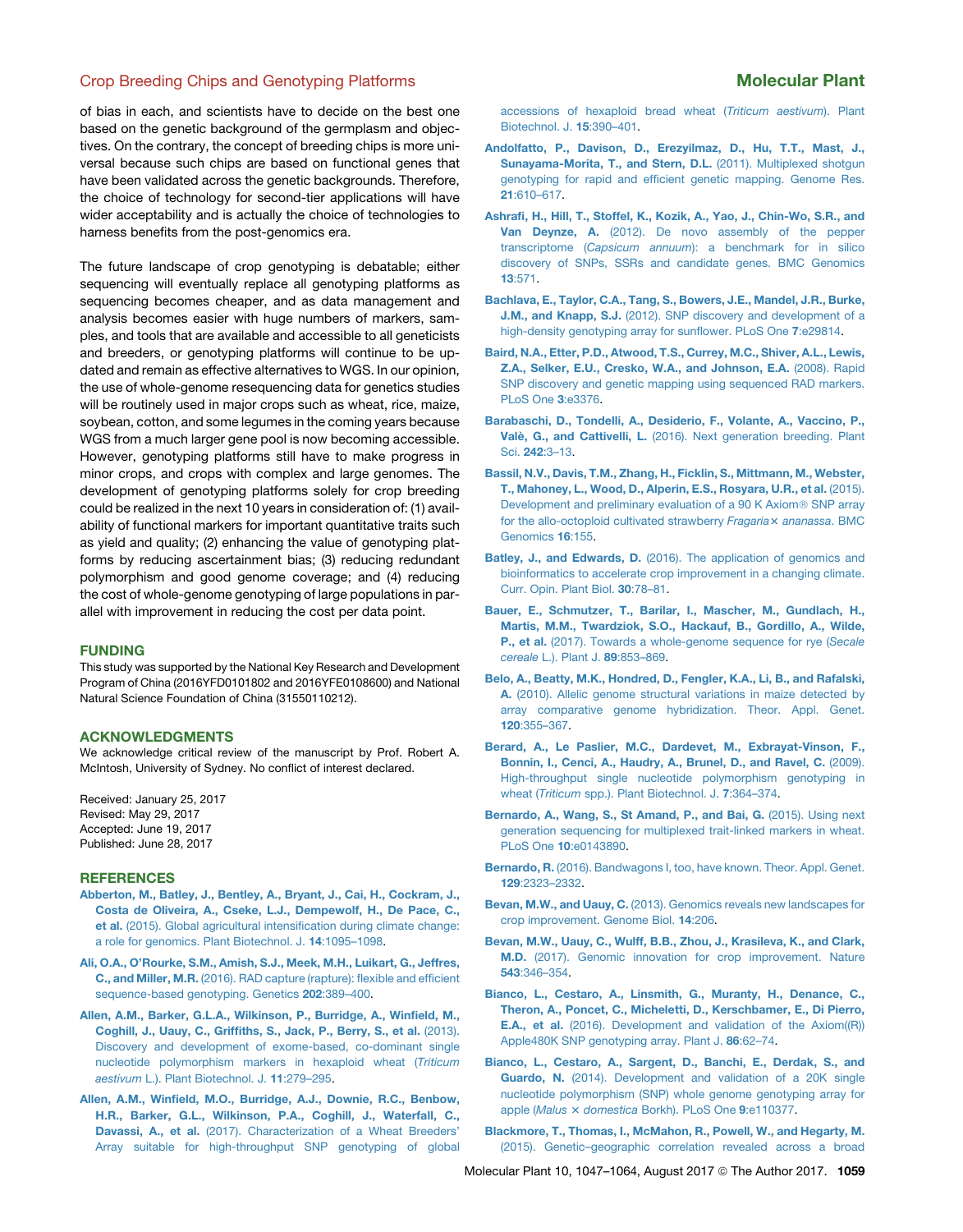[European ecotypic sample of perennial ryegrass \(](http://refhub.elsevier.com/S1674-2052(17)30174-0/sref17)*Lolium perenne*) [using array-based SNP genotyping. Theor. Appl. Genet.](http://refhub.elsevier.com/S1674-2052(17)30174-0/sref17) 128:1917– [1932.](http://refhub.elsevier.com/S1674-2052(17)30174-0/sref17)

- [Boeven, P.H.G., Longin, C.F.H., Leiser, W.L., Kollers, S., Ebmeyer, E.,](http://refhub.elsevier.com/S1674-2052(17)30174-0/sref18) [and W](http://refhub.elsevier.com/S1674-2052(17)30174-0/sref18)ürschum, T. [\(2016\). Genetic architecture of male floral traits](http://refhub.elsevier.com/S1674-2052(17)30174-0/sref18) [required for hybrid wheat breeding. Theor. Appl. Genet.](http://refhub.elsevier.com/S1674-2052(17)30174-0/sref18) 129:2343– [2357.](http://refhub.elsevier.com/S1674-2052(17)30174-0/sref18)
- Borlaug, N.E. [\(2000\). Ending world hunger. The promise of biotechnology](http://refhub.elsevier.com/S1674-2052(17)30174-0/sref19) [and the threat of antiscience zealotry. Plant Physiol.](http://refhub.elsevier.com/S1674-2052(17)30174-0/sref19) 124:487–490.
- [Borrill, P., Adamski, N., and Uauy, C.](http://refhub.elsevier.com/S1674-2052(17)30174-0/sref20) (2015). Genomics as the key to [unlocking the polyploid potential of wheat. New Phytol.](http://refhub.elsevier.com/S1674-2052(17)30174-0/sref20) 208:1008– [1022.](http://refhub.elsevier.com/S1674-2052(17)30174-0/sref20)
- [Brozynska, M., Furtado, A., and Henry, R.J.](http://refhub.elsevier.com/S1674-2052(17)30174-0/sref21) (2015). Genomics of crop [wild relatives: expanding the gene pool for crop improvement. Plant](http://refhub.elsevier.com/S1674-2052(17)30174-0/sref21) [Biotechnol. J.](http://refhub.elsevier.com/S1674-2052(17)30174-0/sref21) 14:1070–1085.
- Buckler, E., Ilut, D.C., Wang, X.Y., Kretzschmar, T., Gore, M.A., and Mitchell, S.E. (2017). rAmpSeq: using repetitive sequences for robust genotyping. bioRxiv. <http://dx.doi.org/10.1101/096628>.
- [Cavanagh, C.R., Chao, S.M., Wang, S.C., Huang, B.E., Stephen, S.,](http://refhub.elsevier.com/S1674-2052(17)30174-0/sref23) [Kiani, S., Forrest, K., Saintenac, C., Brown-Guedira, G.L.,](http://refhub.elsevier.com/S1674-2052(17)30174-0/sref23) Akhunova, A., et al. [\(2013\). Genome-wide comparative diversity](http://refhub.elsevier.com/S1674-2052(17)30174-0/sref23) [uncovers multiple targets of selection for improvement in hexaploid](http://refhub.elsevier.com/S1674-2052(17)30174-0/sref23) [wheat landraces and cultivars. Proc. Natl. Acad. Sci. USA](http://refhub.elsevier.com/S1674-2052(17)30174-0/sref23) 110:8057– [8062.](http://refhub.elsevier.com/S1674-2052(17)30174-0/sref23)
- Chagné[, D., Crowhurst, R.N., Troggio, M., Davey, M.W., Gilmore, B.,](http://refhub.elsevier.com/S1674-2052(17)30174-0/sref142) [Lawley, C., Vanderzande, S., Hellens, R.P., Kumar, S., Cestaro,](http://refhub.elsevier.com/S1674-2052(17)30174-0/sref142) A., et al. [\(2012\). Genome-wide SNP detection, validation, and](http://refhub.elsevier.com/S1674-2052(17)30174-0/sref142) [development of an 8K SNP array for apple. PLoS One](http://refhub.elsevier.com/S1674-2052(17)30174-0/sref142) 7:e31745.
- [Chen, W., Gao, Y., Xie, W., Gong, L., Lu, K., Wang, W., Li, Y., Liu, X.,](http://refhub.elsevier.com/S1674-2052(17)30174-0/sref24) Zhang, H., Dong, H., et al. [\(2014\). Genome-wide association](http://refhub.elsevier.com/S1674-2052(17)30174-0/sref24) [analyses provide genetic and biochemical insights into natural](http://refhub.elsevier.com/S1674-2052(17)30174-0/sref24) [variation in rice metabolism. Nat. Genet.](http://refhub.elsevier.com/S1674-2052(17)30174-0/sref24) 46:714–721.
- [Cheng, F., Sun, R., Hou, X., Zheng, H., Zhang, F., Zhang, Y., Liu, B.,](http://refhub.elsevier.com/S1674-2052(17)30174-0/sref143) [Liang, J., Zhuang, M., Liu, Y., et al.](http://refhub.elsevier.com/S1674-2052(17)30174-0/sref143) (2016). Subgenome parallel [selection is associated with morphotype diversification and](http://refhub.elsevier.com/S1674-2052(17)30174-0/sref143) [convergent crop domestication in](http://refhub.elsevier.com/S1674-2052(17)30174-0/sref143) *Brassica rapa* and *Brassica oleracea*[. Nat. Genet.](http://refhub.elsevier.com/S1674-2052(17)30174-0/sref143) 48:1218–1224.
- [Clarke, W.E., Higgins, E.E., Plieske, J., Wieseke, R., Sidebottom, C.,](http://refhub.elsevier.com/S1674-2052(17)30174-0/sref25) [Khedikar, Y., Batley, J., Edwards, D., Meng, J., Li, R., et al.](http://refhub.elsevier.com/S1674-2052(17)30174-0/sref25) (2016). [A high-density SNP genotyping array for](http://refhub.elsevier.com/S1674-2052(17)30174-0/sref25) *Brassica napus* and its [ancestral diploid species based on optimised selection of single](http://refhub.elsevier.com/S1674-2052(17)30174-0/sref25)[locus markers in the allotetraploid genome. Theor. Appl. Genet.](http://refhub.elsevier.com/S1674-2052(17)30174-0/sref25) 129[:1887–1899](http://refhub.elsevier.com/S1674-2052(17)30174-0/sref25).
- Close, T.J., Lucas, M.R., Muñoz-Amatriain, M., Mirebrahim, H., Wanamaker, S., Barkley, N.A., Clair, S.S., Guo, Y.N., Lo, S., Huynh, B.L., et al. (2015) A new SNP-genotyping resource for cowpea and its deployment for breeding. In: The Plant and Animal Genome Conference, San Diago, USA. 23: P0784.
- [Comadran, J., Kilian, B., Russell, J., Ramsay, L., Stein, N., Ganal, M.,](http://refhub.elsevier.com/S1674-2052(17)30174-0/sref145) [Shaw, P., Bayer, M., Thomas, W., Marshall, D., et al.](http://refhub.elsevier.com/S1674-2052(17)30174-0/sref145) (2012). Natural [variation in a homolog of Antirrhinum CENTRORADIALIS contributed to](http://refhub.elsevier.com/S1674-2052(17)30174-0/sref145) [spring growth habit and environmental adaptation in cultivated barley.](http://refhub.elsevier.com/S1674-2052(17)30174-0/sref145) Nat. Genet. 44[:1388–1392.](http://refhub.elsevier.com/S1674-2052(17)30174-0/sref145)
- [Cruz, V.M., Kilian, A., and Dierig, D.A.](http://refhub.elsevier.com/S1674-2052(17)30174-0/sref26) (2013). Development of DArT [marker platforms and genetic diversity assessment of the U.S.](http://refhub.elsevier.com/S1674-2052(17)30174-0/sref26) [collection of the new oilseed crop lesquerella and related species.](http://refhub.elsevier.com/S1674-2052(17)30174-0/sref26) [PLoS One](http://refhub.elsevier.com/S1674-2052(17)30174-0/sref26) 8:e64062.
- [Davey, J.W., Cezard, T., Fuentes-Utrilla, P., Eland, C., Gharbi, K., and](http://refhub.elsevier.com/S1674-2052(17)30174-0/sref146) Blaxter, M.L. [\(2013\). Special features of RAD Sequencing data:](http://refhub.elsevier.com/S1674-2052(17)30174-0/sref146) [implications for genotyping. Mol. Ecol.](http://refhub.elsevier.com/S1674-2052(17)30174-0/sref146) 22:3151–3164.
- [Davey, J.W., Hohenlohe, P.A., Etter, P.D., Boone, J.Q., Catchen, J.M.,](http://refhub.elsevier.com/S1674-2052(17)30174-0/sref27) and Blaxter, M.L. [\(2011\). Genome-wide genetic marker discovery and](http://refhub.elsevier.com/S1674-2052(17)30174-0/sref27)

<span id="page-13-0"></span>Molecular Plant Crop Breeding Chips and Genotyping Platforms

[genotyping using next-generation sequencing. Nat. Rev. Genet.](http://refhub.elsevier.com/S1674-2052(17)30174-0/sref27) 12[:499–510](http://refhub.elsevier.com/S1674-2052(17)30174-0/sref27).

- [Diaz, A., Zikhali, M., Turner, A.S., Isaac, P., and Laurie, D.A.](http://refhub.elsevier.com/S1674-2052(17)30174-0/sref28) (2012). [Copy number variation affecting the Photoperiod-B1 and](http://refhub.elsevier.com/S1674-2052(17)30174-0/sref28) [Vernalization-A1 genes is associated with altered flowering time in](http://refhub.elsevier.com/S1674-2052(17)30174-0/sref28) wheat (*[Triticum aestivum](http://refhub.elsevier.com/S1674-2052(17)30174-0/sref28)*). PLoS One 7:e33234.
- [Dolezel, J., Vrana, J., Capal, P., Kubalakova, M., Buresova, V., and](http://refhub.elsevier.com/S1674-2052(17)30174-0/sref29) Simkova, H. [\(2014\). Advances in plant chromosome genomics.](http://refhub.elsevier.com/S1674-2052(17)30174-0/sref29) [Biotechnol. Adv.](http://refhub.elsevier.com/S1674-2052(17)30174-0/sref29) 32:122–136.
- [Elshire, R.J., Glaubitz, J.C., Poland, J.A., Kawamoto, K., Buckler, E.,](http://refhub.elsevier.com/S1674-2052(17)30174-0/sref30) and Mitchell, S.E. [\(2011\). A robust, simple genotyping-by](http://refhub.elsevier.com/S1674-2052(17)30174-0/sref30)[sequencing \(GBS\) approach for high diversity species. PLoS One](http://refhub.elsevier.com/S1674-2052(17)30174-0/sref30) 6[:e19379.](http://refhub.elsevier.com/S1674-2052(17)30174-0/sref30)
- [Faivre-Rampant, P., Zaina, G., Jorge, V., Giacomello, S., Segura, V.,](http://refhub.elsevier.com/S1674-2052(17)30174-0/sref176) Scalabrin, S., Guérin, V., De Paoli, E., Aluome, C., Viger, M., et al. [\(2016\). New resources for genetic studies in](http://refhub.elsevier.com/S1674-2052(17)30174-0/sref176) *Populus nigra*: genome[wide SNP discovery and development of a 12k Infinium array. Mol.](http://refhub.elsevier.com/S1674-2052(17)30174-0/sref176) [Ecol. Resour](http://refhub.elsevier.com/S1674-2052(17)30174-0/sref176) 16:1023–1036.
- [Fu, Y., Springer, N.M., Gerhardt, D.J., Ying, K., Yeh, C.T., Wu, W.,](http://refhub.elsevier.com/S1674-2052(17)30174-0/sref31) [Swanson-Wagner, R., D'Ascenzo, M., Millard, T., Freeberg, L.,](http://refhub.elsevier.com/S1674-2052(17)30174-0/sref31) et al. [\(2010\). Repeat subtraction-mediated sequence capture from a](http://refhub.elsevier.com/S1674-2052(17)30174-0/sref31) [complex genome. Plant J.](http://refhub.elsevier.com/S1674-2052(17)30174-0/sref31) 62:898–909.
- Furbank, R.T., and Tester, M. [\(2011\). Phenomics–technologies to relieve](http://refhub.elsevier.com/S1674-2052(17)30174-0/sref32) [the phenotyping bottleneck. Trends Plant Sci.](http://refhub.elsevier.com/S1674-2052(17)30174-0/sref32) 16:635–644.
- [Gan, X., Stegle, O., Behr, J., Steffen, J.G., Drewe, P., Hildebrand, K.L.,](http://refhub.elsevier.com/S1674-2052(17)30174-0/sref33) [Lyngsoe, R., Schultheiss, S.J., Osborne, E.J., Sreedharan, V.T.,](http://refhub.elsevier.com/S1674-2052(17)30174-0/sref33) et al. [\(2011\). Multiple reference genomes and transcriptomes for](http://refhub.elsevier.com/S1674-2052(17)30174-0/sref33) *[Arabidopsis thaliana](http://refhub.elsevier.com/S1674-2052(17)30174-0/sref33)*. Nature 477:419–423.
- [Ganal, M.W., Durstewitz, G., Polley, A., Berard, A., Buckler, E.S.,](http://refhub.elsevier.com/S1674-2052(17)30174-0/sref147) [Charcosset, A., Clarke, J.D., Garner, E., Hansen, M., Joets, J.,](http://refhub.elsevier.com/S1674-2052(17)30174-0/sref147) et al. (2011). A large maize (*Zea mays* [L.\) SNP genotyping array:](http://refhub.elsevier.com/S1674-2052(17)30174-0/sref147) [development and germplasm genotyping, and genetic mapping to](http://refhub.elsevier.com/S1674-2052(17)30174-0/sref147) [compare with the B73 reference genome. PLoS One](http://refhub.elsevier.com/S1674-2052(17)30174-0/sref147) 6:e28334.
- [Gardiner, L.J., Quinton-Tulloch, M., Olohan, L., Price, J., Hall, N., and](http://refhub.elsevier.com/S1674-2052(17)30174-0/sref34) Hall, A. [\(2015\). A genome-wide survey of DNA methylation in hexaploid](http://refhub.elsevier.com/S1674-2052(17)30174-0/sref34) [wheat. Genome Biol.](http://refhub.elsevier.com/S1674-2052(17)30174-0/sref34) 16:273.
- [Gaudet, M., Fara, A.-G., Beritognolo, I., and Sabatti, M.](http://refhub.elsevier.com/S1674-2052(17)30174-0/sref35) (2009). Allele[specific PCR in SNP genotyping. In Single Nucleotide Polymorphisms,](http://refhub.elsevier.com/S1674-2052(17)30174-0/sref35) [A.A. Komar, ed. \(Totowa, NJ: Humana Press\), pp. 415–424.](http://refhub.elsevier.com/S1674-2052(17)30174-0/sref35)
- [Geng, X., Jiang, C., Yang, J., Wang, L., Wu, X., and Wei, W.](http://refhub.elsevier.com/S1674-2052(17)30174-0/sref36) (2016). [Rapid identification of candidate genes for seed weight using the](http://refhub.elsevier.com/S1674-2052(17)30174-0/sref36) [SLAF-seq method in](http://refhub.elsevier.com/S1674-2052(17)30174-0/sref36) *Brassica napus*. PLoS One 11:e0147580.
- Goron, T.L., and Raizada, M.N. [\(2015\). Genetic diversity and genomic](http://refhub.elsevier.com/S1674-2052(17)30174-0/sref37) [resources available for the small millet crops to accelerate a New](http://refhub.elsevier.com/S1674-2052(17)30174-0/sref37) [Green Revolution. Front. Plant Sci.](http://refhub.elsevier.com/S1674-2052(17)30174-0/sref37) 6:157.
- [Gupta, P.K., Rustgi, S., and Mir, R.R.](http://refhub.elsevier.com/S1674-2052(17)30174-0/sref38) (2008). Array-based high[throughput DNA markers for crop improvement. Heredity \(Edinb\)](http://refhub.elsevier.com/S1674-2052(17)30174-0/sref38) 101[:5–18](http://refhub.elsevier.com/S1674-2052(17)30174-0/sref38).
- [Hamblin, M.T., Warburton, M.L., and Buckler, E.S.](http://refhub.elsevier.com/S1674-2052(17)30174-0/sref39) (2007). Empirical [comparison of simple sequence repeats and single nucleotide](http://refhub.elsevier.com/S1674-2052(17)30174-0/sref39) [polymorphisms in assessment of maize diversity and relatedness.](http://refhub.elsevier.com/S1674-2052(17)30174-0/sref39) [PLoS One](http://refhub.elsevier.com/S1674-2052(17)30174-0/sref39) 2:e1367.
- [Hamilton, J.P., Hansey, C.N., Whitty, B.R., Stoffel, K., Massa, A.N.,](http://refhub.elsevier.com/S1674-2052(17)30174-0/sref148) [Van Deynze, A., De Jong, W.S., Douches, D.S., and Buell, C.R.](http://refhub.elsevier.com/S1674-2052(17)30174-0/sref148) [\(2011\). Single nucleotide polymorphism discovery in elite North](http://refhub.elsevier.com/S1674-2052(17)30174-0/sref148) [American potato germplasm. BMC Genomics](http://refhub.elsevier.com/S1674-2052(17)30174-0/sref148) 12:302.
- [Han, Y., Zhao, X., Liu, D., Li, Y., Lightfoot, D.A., Yang, Z., Zhao, L.,](http://refhub.elsevier.com/S1674-2052(17)30174-0/sref40) [Zhou, G., Wang, Z., Huang, L., et al.](http://refhub.elsevier.com/S1674-2052(17)30174-0/sref40) (2015). Domestication [footprints anchor genomic regions of agronomic importance in](http://refhub.elsevier.com/S1674-2052(17)30174-0/sref40) [soybeans. New Phytol.](http://refhub.elsevier.com/S1674-2052(17)30174-0/sref40) 209:871–884.
- 1060 Molecular Plant 10, 1047-1064, August 2017 © The Author 2017.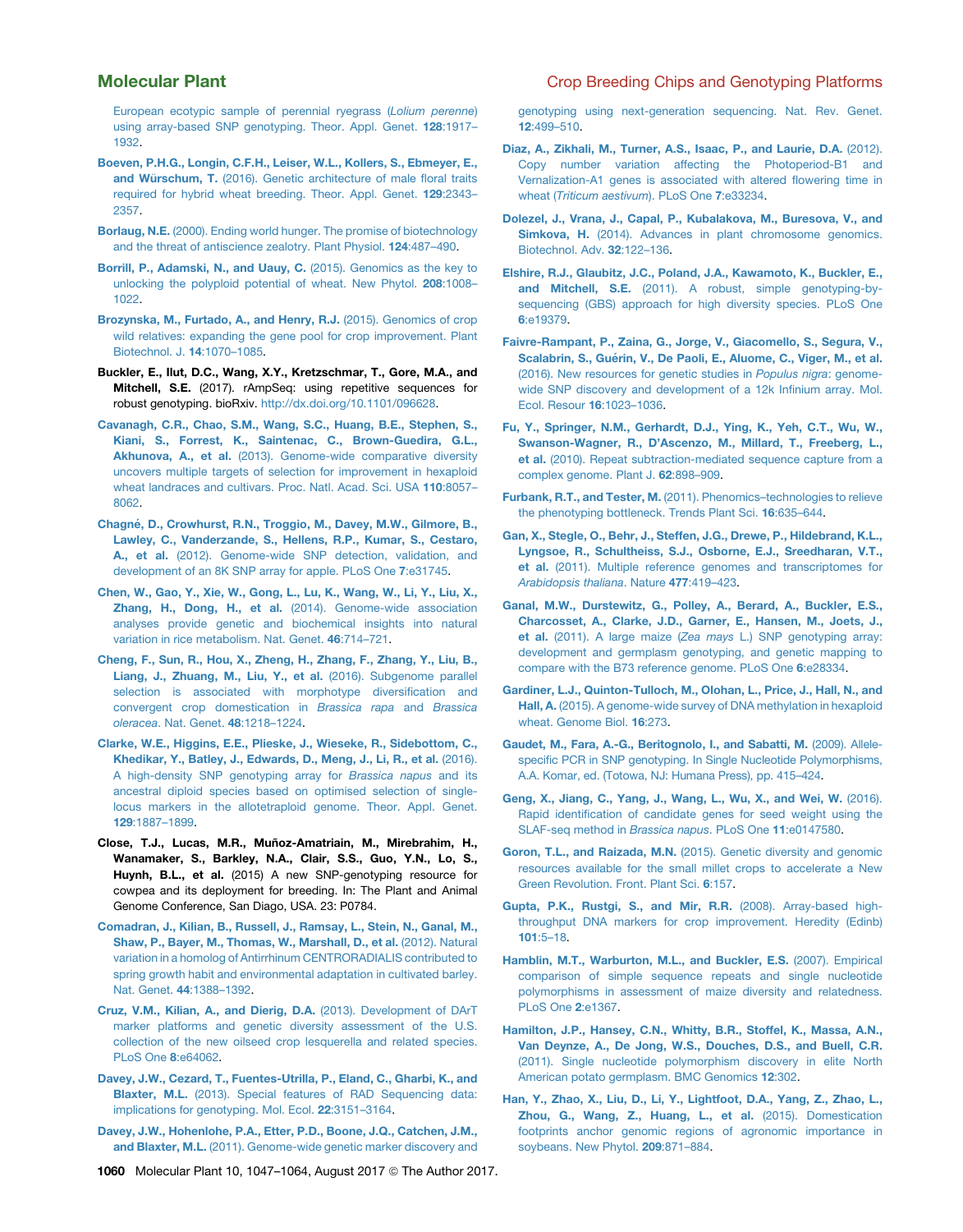- <span id="page-14-0"></span>[Hauben, M., Haesendonckx, B., Standaert, E., Van Der Kelen, K.,](http://refhub.elsevier.com/S1674-2052(17)30174-0/sref41) [Azmi, A., Akpo, H., Van Breusegem, F., Guisez, Y., Bots, M.,](http://refhub.elsevier.com/S1674-2052(17)30174-0/sref41) Lambert, B., et al. [\(2009\). Energy use efficiency is characterized by](http://refhub.elsevier.com/S1674-2052(17)30174-0/sref41) [an epigenetic component that can be directed through artificial](http://refhub.elsevier.com/S1674-2052(17)30174-0/sref41) [selection to increase yield. Proc. Natl. Acad. Sci. USA](http://refhub.elsevier.com/S1674-2052(17)30174-0/sref41) 106:20109-[20114](http://refhub.elsevier.com/S1674-2052(17)30174-0/sref41).
- [Henry, I.M., Nagalakshmi, U., Lieberman, M.C., Ngo, K.J., Krasileva,](http://refhub.elsevier.com/S1674-2052(17)30174-0/sref42) [K.V., Vasquez-Gross, H., Akhunova, A., Akhunov, E., Dubcovsky,](http://refhub.elsevier.com/S1674-2052(17)30174-0/sref42) J., Tai, T.H., et al. [\(2014\). Efficient genome-wide detection and](http://refhub.elsevier.com/S1674-2052(17)30174-0/sref42) [cataloging of EMS-induced mutations using exome capture and](http://refhub.elsevier.com/S1674-2052(17)30174-0/sref42) [next-generation sequencing. Plant Cell](http://refhub.elsevier.com/S1674-2052(17)30174-0/sref42) 26:1382–1397.
- [Hindorff, L.A., Sethupathy, P., Junkins, H.A., Ramos, E.M., Mehta,](http://refhub.elsevier.com/S1674-2052(17)30174-0/sref149) [J.P., Collins, F.S., and Manolio, T.A.](http://refhub.elsevier.com/S1674-2052(17)30174-0/sref149) (2009). Potential etiologic and [functional implications of genome-wide association loci for human](http://refhub.elsevier.com/S1674-2052(17)30174-0/sref149) [diseases and traits. Proc. Natl. Acad. Sci. USA](http://refhub.elsevier.com/S1674-2052(17)30174-0/sref149) 106:9362–9367.
- [Hirsch, C.N., Foerster, J.M., Johnson, J.M., Sekhon, R.S., Muttoni, G.,](http://refhub.elsevier.com/S1674-2052(17)30174-0/sref150) Vaillancourt, B., Peñ[agaricano, F., Lindquist, E., Pedraza, M.A.,](http://refhub.elsevier.com/S1674-2052(17)30174-0/sref150) Barry, K., et al. [\(2014\). Insights into the maize pan-genome and pan](http://refhub.elsevier.com/S1674-2052(17)30174-0/sref150)[transcriptome. Plant Cell](http://refhub.elsevier.com/S1674-2052(17)30174-0/sref150) 26:121–135.
- [Hoffmann, T.J., Kvale, M.N., Hesselson, S.E., Zhan, Y., Aquino, C.,](http://refhub.elsevier.com/S1674-2052(17)30174-0/sref43) [Cao, Y., Cawley, S., Chung, E., Connell, S., Eshragh, J., et al.](http://refhub.elsevier.com/S1674-2052(17)30174-0/sref43) [\(2011\). Next generation genome-wide association tool: design and](http://refhub.elsevier.com/S1674-2052(17)30174-0/sref43) [coverage of a high-throughput European-optimized SNP array.](http://refhub.elsevier.com/S1674-2052(17)30174-0/sref43) [Genomics](http://refhub.elsevier.com/S1674-2052(17)30174-0/sref43) 98:79–89.
- [Huang, Y.F., Poland, J.A., Wight, C.P., Jackson, E.W., and Tinker, N.A.](http://refhub.elsevier.com/S1674-2052(17)30174-0/sref44) [\(2014\). Using genotyping-by-sequencing \(GBS\) for genomic discovery](http://refhub.elsevier.com/S1674-2052(17)30174-0/sref44) [in cultivated oat. PLoS One](http://refhub.elsevier.com/S1674-2052(17)30174-0/sref44) 9:e102448.
- [Hulse-Kemp, A.M., Lemm, J., Plieske, J., Ashrafi, H., Buyyarapu, R.,](http://refhub.elsevier.com/S1674-2052(17)30174-0/sref151) [Fang, D.D., Frelichowski, J., Giband, M., Hague, S., Hinze, L.L.,](http://refhub.elsevier.com/S1674-2052(17)30174-0/sref151) et al. [\(2015\). Development of a 63K SNP Array for Cotton and High-](http://refhub.elsevier.com/S1674-2052(17)30174-0/sref151)[Density Mapping of Intra-and Inter-Specific Populations of](http://refhub.elsevier.com/S1674-2052(17)30174-0/sref151) [Gossypium spp. G3 \(Bethesda\)](http://refhub.elsevier.com/S1674-2052(17)30174-0/sref151) 5:1187–1209.
- [Iwata, H., Minamikawa, M.F., Kajiya-Kanegae, H., Ishimori, M., and](http://refhub.elsevier.com/S1674-2052(17)30174-0/sref45) Hayashi, T. [\(2016\). Genomics-assisted breeding in fruit trees. Breed.](http://refhub.elsevier.com/S1674-2052(17)30174-0/sref45) Sci. 66[:100–115](http://refhub.elsevier.com/S1674-2052(17)30174-0/sref45).
- [Jaganathan, D., Thudi, M., Kale, S., Azam, S., Roorkiwal, M., Gaur,](http://refhub.elsevier.com/S1674-2052(17)30174-0/sref46) [P.M., Kishor, P.B.K., Nguyen, H., Sutton, T., and Varshney, R.K.](http://refhub.elsevier.com/S1674-2052(17)30174-0/sref46) [\(2015\). Genotyping-by-sequencing based intra-specific genetic map](http://refhub.elsevier.com/S1674-2052(17)30174-0/sref46) [refines a ''QTL-hotspot'' region for drought tolerance in chickpea.](http://refhub.elsevier.com/S1674-2052(17)30174-0/sref46) [Mol. Genet. Genomics](http://refhub.elsevier.com/S1674-2052(17)30174-0/sref46) 290:559–571.
- [Jordan, K.W., Wang, S., Lun, Y., Gardiner, L.J., MacLachlan, R., Hucl,](http://refhub.elsevier.com/S1674-2052(17)30174-0/sref47) [P., Wiebe, K., Wong, D., Forrest, K.L., et al.; IWGS Consortium](http://refhub.elsevier.com/S1674-2052(17)30174-0/sref47) [\(2015\). A haplotype map of allohexaploid wheat reveals distinct](http://refhub.elsevier.com/S1674-2052(17)30174-0/sref47) [patterns of selection on homoeologous genomes. Genome Biol.](http://refhub.elsevier.com/S1674-2052(17)30174-0/sref47) 16:48.
- [Kang, Y.J., Lee, T., Lee, J., Shim, S., Jeong, H., Satyawan, D., Kim,](http://refhub.elsevier.com/S1674-2052(17)30174-0/sref48) M.Y., and Lee, S.H. [\(2016\). Translational genomics for plant](http://refhub.elsevier.com/S1674-2052(17)30174-0/sref48) [breeding with the genome sequence explosion. Plant Biotechnol. J.](http://refhub.elsevier.com/S1674-2052(17)30174-0/sref48) 14[:1057–1069.](http://refhub.elsevier.com/S1674-2052(17)30174-0/sref48)
- [Kaur, S., Francki, M., and Forster, J.](http://refhub.elsevier.com/S1674-2052(17)30174-0/sref49) (2012). Identification, [characterization and interpretation of single nucleotide sequence](http://refhub.elsevier.com/S1674-2052(17)30174-0/sref49) [variation in allopolyploid crop species. Plant Biotechnol. J.](http://refhub.elsevier.com/S1674-2052(17)30174-0/sref49) 10: [125–138.](http://refhub.elsevier.com/S1674-2052(17)30174-0/sref49)
- [Khan, M.A., Han, Y., Zhao, Y.F., Troggio, M., and Korban, S.S.](http://refhub.elsevier.com/S1674-2052(17)30174-0/sref152) (2012). A [multi-population consensus genetic map reveals inconsistent marker](http://refhub.elsevier.com/S1674-2052(17)30174-0/sref152) [order among maps likely attributed to structural variations in the](http://refhub.elsevier.com/S1674-2052(17)30174-0/sref152) [apple genome. PLoS One](http://refhub.elsevier.com/S1674-2052(17)30174-0/sref152) 7:e47864.
- [Kim, C., Guo, H., Kong, W., Chandnani, R., Shuang, L.S., and](http://refhub.elsevier.com/S1674-2052(17)30174-0/sref50) Paterson, A.H. [\(2016\). Application of genotyping by sequencing](http://refhub.elsevier.com/S1674-2052(17)30174-0/sref50) [technology to a variety of crop breeding programs. Plant Sci.](http://refhub.elsevier.com/S1674-2052(17)30174-0/sref50) 242[:14–22.](http://refhub.elsevier.com/S1674-2052(17)30174-0/sref50)
- Kim, S.I., and Tai, T.H. [\(2013\). Identification of SNPs in closely related](http://refhub.elsevier.com/S1674-2052(17)30174-0/sref51) [Temperate Japonica rice cultivars using restriction enzyme-phased](http://refhub.elsevier.com/S1674-2052(17)30174-0/sref51) [sequencing. PLoS One](http://refhub.elsevier.com/S1674-2052(17)30174-0/sref51) 8:e60176.
- [Kim, W., Johnson, J.W., Graybosch, R.A., and Gaines, C.S.](http://refhub.elsevier.com/S1674-2052(17)30174-0/sref52) (2003). [Physicochemical properties and end-use quality of wheat starch as a](http://refhub.elsevier.com/S1674-2052(17)30174-0/sref52) [function of waxy protein alleles. J. Cereal Sci.](http://refhub.elsevier.com/S1674-2052(17)30174-0/sref52) 37:195–204.
- [King, J., Grewal, S., Yang, C.Y., Hubbart, S., Scholefield, D., Ashling,](http://refhub.elsevier.com/S1674-2052(17)30174-0/sref53) [S., Edwards, K.J., Allen, A.M., Burridge, A.J., Bloor, C., et al.](http://refhub.elsevier.com/S1674-2052(17)30174-0/sref53) (2016). [A step change in the transfer of interspecific variation into wheat from](http://refhub.elsevier.com/S1674-2052(17)30174-0/sref53) *[Amblyopyrum muticum](http://refhub.elsevier.com/S1674-2052(17)30174-0/sref53)*. Plant Biotechnol. J. 15:217–226.
- [Knox, A.K., Dhillon, T., Cheng, H., Tondelli, A., Pecchioni, N., and](http://refhub.elsevier.com/S1674-2052(17)30174-0/sref54) Stockinger, E.J. [\(2010\). CBF gene copy number variation at Frost](http://refhub.elsevier.com/S1674-2052(17)30174-0/sref54) [Resistance-2 is associated with levels of freezing tolerance in](http://refhub.elsevier.com/S1674-2052(17)30174-0/sref54) [temperate-climate cereals. Theor. Appl. Genet.](http://refhub.elsevier.com/S1674-2052(17)30174-0/sref54) 121:21–35.
- [Kole, C., Muthamilarasan, M., Henry, R., Edwards, D., Sharma, R.,](http://refhub.elsevier.com/S1674-2052(17)30174-0/sref55) [Abberton, M., Batley, J., Bentley, A., Blakeney, M., Bryant, J.,](http://refhub.elsevier.com/S1674-2052(17)30174-0/sref55) et al. [\(2015\). Application of genomics-assisted breeding for](http://refhub.elsevier.com/S1674-2052(17)30174-0/sref55) [generation of climate resilient crops: progress and prospects. Front.](http://refhub.elsevier.com/S1674-2052(17)30174-0/sref55) [Plant Sci.](http://refhub.elsevier.com/S1674-2052(17)30174-0/sref55) 6:563.
- [Koning-Boucoiran, C.F., Esselink, G.D., Vukosavljev, M., van't](http://refhub.elsevier.com/S1674-2052(17)30174-0/sref153) [Westende, W.P., Gitonga, V.W., Krens, F.A., Voorrips, R.E., van](http://refhub.elsevier.com/S1674-2052(17)30174-0/sref153) [de Weg, W.E., Schulz, D., Debener, T., et al.](http://refhub.elsevier.com/S1674-2052(17)30174-0/sref153) (2015). Using RNA-[Seq to assemble a rose transcriptome with more than 13,000 full](http://refhub.elsevier.com/S1674-2052(17)30174-0/sref153)[length expressed genes and to develop the WagRhSNP 68k Axiom](http://refhub.elsevier.com/S1674-2052(17)30174-0/sref153) SNP array for rose (*Rosa* [L.\). Front. Plant Sci.](http://refhub.elsevier.com/S1674-2052(17)30174-0/sref153) 6:249.
- Kumar, S., Chagné[, D., Bink, M.C.A.M., Volz, R.K., Whitworth, C., and](http://refhub.elsevier.com/S1674-2052(17)30174-0/sref56) Carlisle, C. [\(2012\). Genomic selection for fruit quality traits in apple](http://refhub.elsevier.com/S1674-2052(17)30174-0/sref56) (*[Malus](http://refhub.elsevier.com/S1674-2052(17)30174-0/sref56)* [3](http://refhub.elsevier.com/S1674-2052(17)30174-0/sref56) *domestica* [Borkh.\). PLoS One](http://refhub.elsevier.com/S1674-2052(17)30174-0/sref56) 7:e36674.
- [Kumar, S., Garrick, D., Bink, M., Whitworth, C., Chagne, D., and Volz,](http://refhub.elsevier.com/S1674-2052(17)30174-0/sref57) R. [\(2013\). Novel genomic approaches unravel genetic architecture of](http://refhub.elsevier.com/S1674-2052(17)30174-0/sref57) [complex traits in apple. BMC Genomics](http://refhub.elsevier.com/S1674-2052(17)30174-0/sref57) 14:393.
- Le Paslier M-C., Choisne, N., Bacilieri, R., Bounon, R., Boursiquot, J.-M., Bras, M., Brunel, D., Di Gaspero, G., Hausmann, L., Lacombe, T., et al. (2013) The GrapeReSeq 18 k Vitis genotyping chip. In 9th International symposium grapevine physiology and biotechnology: International Society for Horticultural Science; 21–26 April 2013; La Serena, p. 123.
- Leal-Bertioli, S.C.M., Cavalcante, U., Gouvea, E.G., Ballén-Taborda, C., Shirasawa, K., Guimarã[es, P.M., Jackson, S.A., Bertioli, D.J.,](http://refhub.elsevier.com/S1674-2052(17)30174-0/sref58) and Moretzsohn, M.C. [\(2015\). Identification of QTLs for rust](http://refhub.elsevier.com/S1674-2052(17)30174-0/sref58) [resistance in the peanut wild species](http://refhub.elsevier.com/S1674-2052(17)30174-0/sref58) *Arachis magna* and the [development of KASP markers for marker-assisted selection. G3](http://refhub.elsevier.com/S1674-2052(17)30174-0/sref58) (Bethesda) 5[:1403–1413](http://refhub.elsevier.com/S1674-2052(17)30174-0/sref58).
- [Lee, Y.G., Jeong, N., Kim, J.H., Lee, K., Kim, K.H., Pirani, A., Ha, B.K.,](http://refhub.elsevier.com/S1674-2052(17)30174-0/sref154) [Kang, S.T., Park, B.S., Moon, J.K., et al.](http://refhub.elsevier.com/S1674-2052(17)30174-0/sref154) (2015). Development, [validation and genetic analysis of a large soybean SNP genotyping](http://refhub.elsevier.com/S1674-2052(17)30174-0/sref154) [array. Plant J.](http://refhub.elsevier.com/S1674-2052(17)30174-0/sref154) 81:625–636.
- [Li, H., Vikram, P., Singh, R.P., Kilian, A., Carling, J., Song, J.,](http://refhub.elsevier.com/S1674-2052(17)30174-0/sref59) [Burgueno-Ferreira, J.A., Bhavani, S., Huerta-Espino, J., Payne,](http://refhub.elsevier.com/S1674-2052(17)30174-0/sref59) T., et al. [\(2015\). A high density GBS map of bread wheat and its](http://refhub.elsevier.com/S1674-2052(17)30174-0/sref59) [application for dissecting complex disease resistance traits. BMC](http://refhub.elsevier.com/S1674-2052(17)30174-0/sref59) [Genomics](http://refhub.elsevier.com/S1674-2052(17)30174-0/sref59) 16:216.
- [Li, Y.H., Zhou, G., Ma, J., Jiang, W., Jin, L.G., Zhang, Z., Guo, Y.,](http://refhub.elsevier.com/S1674-2052(17)30174-0/sref155) [Zhang, J., Sui, Y., Zheng, L., et al.](http://refhub.elsevier.com/S1674-2052(17)30174-0/sref155) (2014). De novo assembly of [soybean wild relatives for pan-genome analysis of diversity and](http://refhub.elsevier.com/S1674-2052(17)30174-0/sref155) [agronomic traits. Nat. Biotechnol.](http://refhub.elsevier.com/S1674-2052(17)30174-0/sref155) 32:1045–1052.
- [Livaja, M., Unterseer, S., Erath, W., Lehermeier, C., Wieseke, R.,](http://refhub.elsevier.com/S1674-2052(17)30174-0/sref156) [Plieske, J., Polley, A., Luerßen, H., Wieckhorst, S., Mascher, M.,](http://refhub.elsevier.com/S1674-2052(17)30174-0/sref156) et al. [\(2016\). Diversity analysis and genomic prediction of Sclerotinia](http://refhub.elsevier.com/S1674-2052(17)30174-0/sref156) [resistance in sunflower using a new 25 K SNP genotyping array.](http://refhub.elsevier.com/S1674-2052(17)30174-0/sref156) [Theor. Appl. Genet.](http://refhub.elsevier.com/S1674-2052(17)30174-0/sref156) 129:317–329.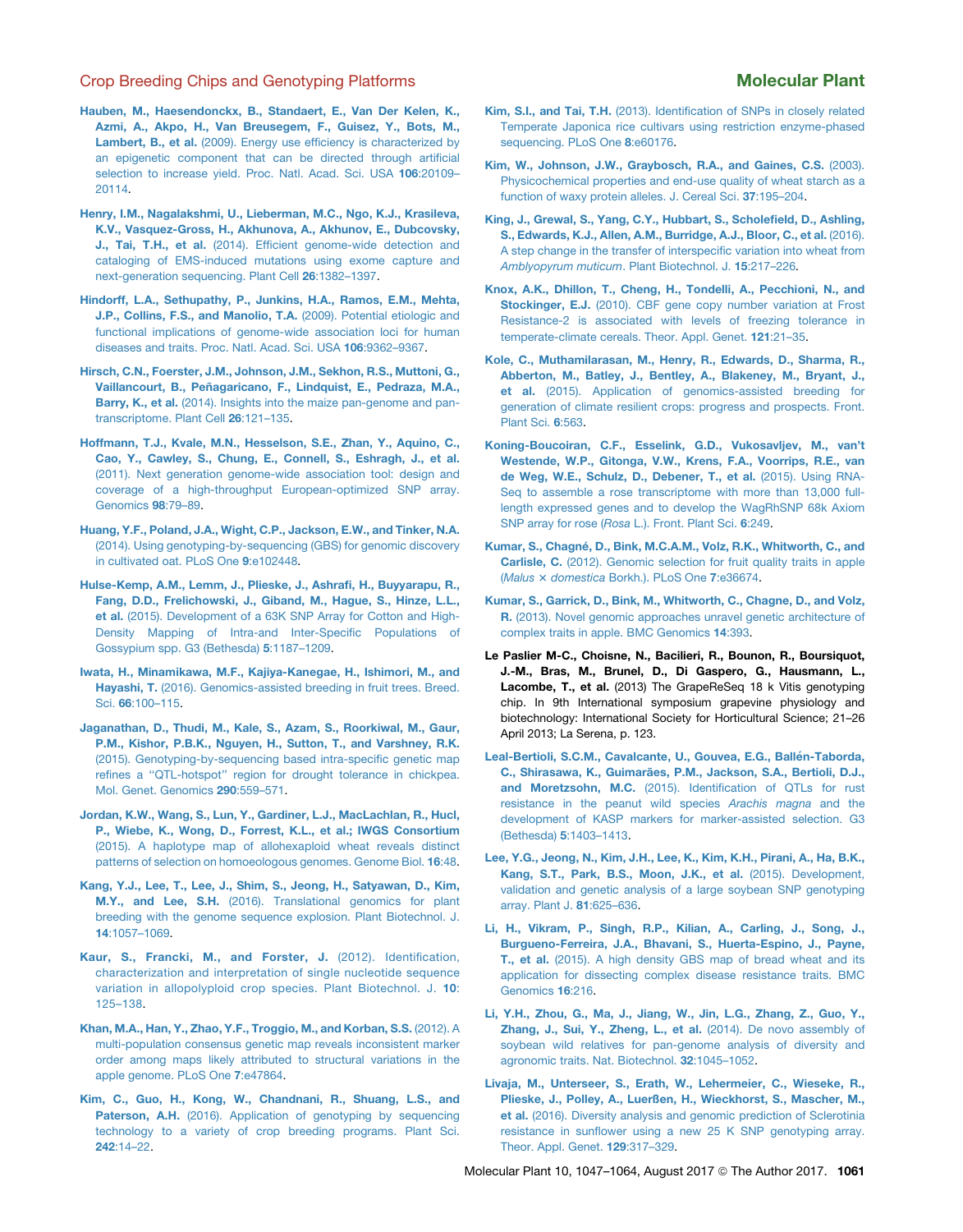- <span id="page-15-0"></span>[Long, Y.M., Chao, W.S., Ma, G.J., Xu, S.S., and Qi, L.L.](http://refhub.elsevier.com/S1674-2052(17)30174-0/sref60) (2016). An [innovative SNP genotyping method adapting to multiple platforms](http://refhub.elsevier.com/S1674-2052(17)30174-0/sref60) [and throughputs. Theor. Appl. Genet.](http://refhub.elsevier.com/S1674-2052(17)30174-0/sref60) 130:597–607.
- Ma, J., and Bennetzen, J.L. [\(2004\). Rapid recent growth and divergence](http://refhub.elsevier.com/S1674-2052(17)30174-0/sref61) [of rice nuclear genomes. Proc. Natl. Acad. Sci. USA](http://refhub.elsevier.com/S1674-2052(17)30174-0/sref61) 101:12404–12410.
- [Ma, J.Q., Huang, L., Ma, C.L., Jin, J.Q., Li, C.F., Wang, R.K., Zheng,](http://refhub.elsevier.com/S1674-2052(17)30174-0/sref62) H.K., Yao, M.Z., and Chen, L. [\(2015\). Large-scale SNP discovery](http://refhub.elsevier.com/S1674-2052(17)30174-0/sref62) [and genotyping for constructing a high-density genetic map of tea](http://refhub.elsevier.com/S1674-2052(17)30174-0/sref62) [plant using specific-locus amplified fragment sequencing \(SLAF](http://refhub.elsevier.com/S1674-2052(17)30174-0/sref62)[seq\). PLoS One](http://refhub.elsevier.com/S1674-2052(17)30174-0/sref62) 10:e0128798.
- Maron, L.G., Guimarã[es, C.T., Kirst, M., Albert, P.S., Birchler, J.A.,](http://refhub.elsevier.com/S1674-2052(17)30174-0/sref63) [Bradbury, P.J., Buckler, E.S., Coluccio, A.E., Danilova, T.V.,](http://refhub.elsevier.com/S1674-2052(17)30174-0/sref63) Kudrna, D., et al. [\(2013\). Aluminum tolerance in maize is associated](http://refhub.elsevier.com/S1674-2052(17)30174-0/sref63) [with higher MATE1 gene copy number. Proc. Natl. Acad. Sci. USA](http://refhub.elsevier.com/S1674-2052(17)30174-0/sref63) 110[:5241–5246](http://refhub.elsevier.com/S1674-2052(17)30174-0/sref63).
- [Mascher, M., Richmond, T.A., Gerhardt, D.J., Himmelbach, A.,](http://refhub.elsevier.com/S1674-2052(17)30174-0/sref64) [Clissold, L., Sampath, D., Ayling, S., Steuernagel, B., Pfeifer, M.,](http://refhub.elsevier.com/S1674-2052(17)30174-0/sref64) D'Ascenzo, M., et al. [\(2013\). Barley whole exome capture: a tool for](http://refhub.elsevier.com/S1674-2052(17)30174-0/sref64) [genomic research in the genus](http://refhub.elsevier.com/S1674-2052(17)30174-0/sref64) *Hordeum* and beyond. Plant J. 76[:494–505.](http://refhub.elsevier.com/S1674-2052(17)30174-0/sref64)
- [Masouleh, A.K., Waters, D.L., Reinke, R.F., and Henry, R.J.](http://refhub.elsevier.com/S1674-2052(17)30174-0/sref65) (2009). A [high-throughput assay for rapid and simultaneous analysis of perfect](http://refhub.elsevier.com/S1674-2052(17)30174-0/sref65) [markers for important quality and agronomic traits in rice using](http://refhub.elsevier.com/S1674-2052(17)30174-0/sref65) [multiplexed MALDI-TOF mass spectrometry. Plant Biotechnol. J.](http://refhub.elsevier.com/S1674-2052(17)30174-0/sref65) 7[:355–363.](http://refhub.elsevier.com/S1674-2052(17)30174-0/sref65)
- [Matsuzaki, H., Dong, S., Loi, H., Di, X., Liu, G., Hubbell, E., Law, J.,](http://refhub.elsevier.com/S1674-2052(17)30174-0/sref66) [Berntsen, T., Chadha, M., Hui, H., et al.](http://refhub.elsevier.com/S1674-2052(17)30174-0/sref66) (2004). Genotyping over [100,000 SNPs on a pair of oligonucleotide arrays. Nat. Methods](http://refhub.elsevier.com/S1674-2052(17)30174-0/sref66) 1[:109–111.](http://refhub.elsevier.com/S1674-2052(17)30174-0/sref66)
- [McCouch, S.R., Teytelman, L., Xu, Y., Lobos, K.B., Clare, K., Walton,](http://refhub.elsevier.com/S1674-2052(17)30174-0/sref67) [M., Fu, B., Maghirang, R., Li, Z., Xing, Y., et al.](http://refhub.elsevier.com/S1674-2052(17)30174-0/sref67) (2002). Development [and mapping of 2240 new SSR markers for rice \(](http://refhub.elsevier.com/S1674-2052(17)30174-0/sref67)*Oryza sativa* L.). DNA Res. 9[:199–207.](http://refhub.elsevier.com/S1674-2052(17)30174-0/sref67)
- [McCouch, S.R., Zhao, K., Wright, M., Tung, C.W., Ebana, K.,](http://refhub.elsevier.com/S1674-2052(17)30174-0/sref157) [Thomson, M., Reynolds, A., Wang, D., DeClerck, G., Ali, M.L.,](http://refhub.elsevier.com/S1674-2052(17)30174-0/sref157) et al. [\(2010\). Development of genome-wide SNP assays for rice.](http://refhub.elsevier.com/S1674-2052(17)30174-0/sref157) [Breed. Sci.](http://refhub.elsevier.com/S1674-2052(17)30174-0/sref157) 60:524–535.
- [McHale, L.K., Haun, W.J., Xu, W.W., Bhaskar, P.B., Anderson, J.E.,](http://refhub.elsevier.com/S1674-2052(17)30174-0/sref68) [Hyten, D.L., Gerhardt, D.J., Jeddeloh, J.A., and Stupar, R.M.](http://refhub.elsevier.com/S1674-2052(17)30174-0/sref68) [\(2012\). Structural variants in the soybean genome localize to clusters](http://refhub.elsevier.com/S1674-2052(17)30174-0/sref68) [of biotic stress-response genes. Plant Physiol.](http://refhub.elsevier.com/S1674-2052(17)30174-0/sref68) 159:1295–1308.
- [Miah, G., Rafii, M.Y., Ismail, M.R., Puteh, A.B., Rahim, H.A., Asfaliza,](http://refhub.elsevier.com/S1674-2052(17)30174-0/sref69) R., and Latif, M.A. [\(2013\). Blast resistance in rice: a review of](http://refhub.elsevier.com/S1674-2052(17)30174-0/sref69) [conventional breeding to molecular approaches. Mol. Biol. Rep.](http://refhub.elsevier.com/S1674-2052(17)30174-0/sref69) 40[:2369–2388](http://refhub.elsevier.com/S1674-2052(17)30174-0/sref69).
- [Montanari, S., Saeed, M., Kn](http://refhub.elsevier.com/S1674-2052(17)30174-0/sref158)ä[bel, M., Kim, Y., Troggio, M., Malnoy, M.,](http://refhub.elsevier.com/S1674-2052(17)30174-0/sref158) [Velasco, R., Fontana, P., Won, K., Durel, C.E., et al.](http://refhub.elsevier.com/S1674-2052(17)30174-0/sref158) (2013). [Identification of Pyrus single nucleotide polymorphisms \(SNPs\) and](http://refhub.elsevier.com/S1674-2052(17)30174-0/sref158) [evaluation for genetic mapping in European pear and interspecific](http://refhub.elsevier.com/S1674-2052(17)30174-0/sref158) [Pyrus hybrids. PLoS One](http://refhub.elsevier.com/S1674-2052(17)30174-0/sref158) 8:e77022.
- [Myles, S., Chia, J.M., Hurwitz, B., Simon, C., Zhong, G.Y., Buckler, E.,](http://refhub.elsevier.com/S1674-2052(17)30174-0/sref159) and Ware, D. [\(2010\). Rapid genomic characterization of the genus](http://refhub.elsevier.com/S1674-2052(17)30174-0/sref159) [vitis. PLoS One](http://refhub.elsevier.com/S1674-2052(17)30174-0/sref159) 5:e8219.
- [Nishida, N., Koike, A., Tajima, A., Ogasawara, Y., Ishibashi, Y.,](http://refhub.elsevier.com/S1674-2052(17)30174-0/sref70) [Uehara, Y., Inoue, I., and Tokunaga, K.](http://refhub.elsevier.com/S1674-2052(17)30174-0/sref70) (2008). Evaluating the [performance of Affymetrix SNP Array 6.0 platform with 400 Japanese](http://refhub.elsevier.com/S1674-2052(17)30174-0/sref70) [individuals. BMC Genomics](http://refhub.elsevier.com/S1674-2052(17)30174-0/sref70) 9:431.
- [Pandey, M.K., Agarwal, G., Kale, S.M., Clevenger, J., Nayak, S.N.,](http://refhub.elsevier.com/S1674-2052(17)30174-0/sref71) [Sriswathi, M., Chitikineni, A., Chavarro, C., Chen, X., Upadhyaya,](http://refhub.elsevier.com/S1674-2052(17)30174-0/sref71) H.D., et al. [\(2017\). Development and evaluation of a high density](http://refhub.elsevier.com/S1674-2052(17)30174-0/sref71) [genotyping 'Axiom\\_Arachis' array with 58 K SNPs for accelerating](http://refhub.elsevier.com/S1674-2052(17)30174-0/sref71) [genetics and breeding in groundnut. Sci. Rep.](http://refhub.elsevier.com/S1674-2052(17)30174-0/sref71) 7:40577.
- [Pandey, M.K., Roorkiwal, M., Singh, V.K., Ramalingam, A., Kudapa,](http://refhub.elsevier.com/S1674-2052(17)30174-0/sref72) [H., Thudi, M., Chitikineni, A., Rathore, A., and Varshney, R.K.](http://refhub.elsevier.com/S1674-2052(17)30174-0/sref72) [\(2016\). Emerging genomic tools for legume breeding: current status](http://refhub.elsevier.com/S1674-2052(17)30174-0/sref72) [and future prospects. Front. Plant Sci.](http://refhub.elsevier.com/S1674-2052(17)30174-0/sref72) 7:455.
- [Patil, G., Do, T., Vuong, T.D., Valliyodan, B., Lee, J.D., Chaudhary, J.,](http://refhub.elsevier.com/S1674-2052(17)30174-0/sref73) [Shannon, J.G., and Nguyen, H.T.](http://refhub.elsevier.com/S1674-2052(17)30174-0/sref73) (2016). Genomic-assisted [haplotype analysis and the development of high-throughput SNP](http://refhub.elsevier.com/S1674-2052(17)30174-0/sref73) [markers for salinity tolerance in soybean. Sci. Rep.](http://refhub.elsevier.com/S1674-2052(17)30174-0/sref73) 6:19199.
- [Peace, C., Bassil, N., Main, D.F.S., Rosyara, U.R., Stegmeir, T., Sebolt,](http://refhub.elsevier.com/S1674-2052(17)30174-0/sref161) [A., Gilmore, B., Lawley, C., Mockler, T.C., Bryant, D.W., et al.](http://refhub.elsevier.com/S1674-2052(17)30174-0/sref161) (2012). [Genome-wide SNP detection, validation and development of a 6K SNP](http://refhub.elsevier.com/S1674-2052(17)30174-0/sref161) [assay for sweet and sour cherry. PLoS One](http://refhub.elsevier.com/S1674-2052(17)30174-0/sref161) 7:e48305.
- Perkel, J. [\(2008\). SNP genotyping: six technologies that keyed a](http://refhub.elsevier.com/S1674-2052(17)30174-0/sref74) [revolution. Nat. Methods](http://refhub.elsevier.com/S1674-2052(17)30174-0/sref74) 5:447–453.
- [Peterson, B.K., Weber, J.N., Kay, E.H., Fisher, H.S., and Hoekstra,](http://refhub.elsevier.com/S1674-2052(17)30174-0/sref75) H.E. [\(2012\). Double digest RADseq: an inexpensive method for](http://refhub.elsevier.com/S1674-2052(17)30174-0/sref75) [de novo SNP discovery and genotyping in model and non-model](http://refhub.elsevier.com/S1674-2052(17)30174-0/sref75) [species. PLoS One](http://refhub.elsevier.com/S1674-2052(17)30174-0/sref75) 7:e37135.
- [Poland, J.A., Brown, P.J., Sorrells, M.E., and Jannink, J.L.](http://refhub.elsevier.com/S1674-2052(17)30174-0/sref76) (2012). [Development of high-density genetic maps for barley and wheat](http://refhub.elsevier.com/S1674-2052(17)30174-0/sref76) [using a novel two-enzyme genotyping-by-sequencing approach.](http://refhub.elsevier.com/S1674-2052(17)30174-0/sref76) [PLoS One](http://refhub.elsevier.com/S1674-2052(17)30174-0/sref76) 7:e32253.
- [Prasanna, B.M., Babu, R., Nair, S., Semagn, K., Chaikam, V., Cairns,](http://refhub.elsevier.com/S1674-2052(17)30174-0/sref162) [J., Zhang, X., Xu, Y., and Olsen, M.](http://refhub.elsevier.com/S1674-2052(17)30174-0/sref162) (2014). Molecular marker[assisted breeding for tropical maize improvement. In Genetics,](http://refhub.elsevier.com/S1674-2052(17)30174-0/sref162) [Genomics and Breeding of Maize, R. Wusurika, M. Bohn, J. Lai, and](http://refhub.elsevier.com/S1674-2052(17)30174-0/sref162) [C. Kole, eds. \(London: CRC Press\), pp. 89–119.](http://refhub.elsevier.com/S1674-2052(17)30174-0/sref162)
- [Prasanna, B.M., Pixley, K., Warburton, M.L., and Xie, C.-X.](http://refhub.elsevier.com/S1674-2052(17)30174-0/sref77) (2010). [Molecular marker-assisted breeding options for maize improvement](http://refhub.elsevier.com/S1674-2052(17)30174-0/sref77) [in Asia. Mol. Breed.](http://refhub.elsevier.com/S1674-2052(17)30174-0/sref77) 26:339–356.
- Rao, Y., Li, Y., and Qian, Q. [\(2014\). Recent progress on molecular](http://refhub.elsevier.com/S1674-2052(17)30174-0/sref78) [breeding of rice in China. Plant Cell Rep.](http://refhub.elsevier.com/S1674-2052(17)30174-0/sref78) 33:551–564.
- [Rasheed, A., Wen, W., Gao, F.M., Zhai, S., Jin, H., Liu, J.D., Guo, Q.,](http://refhub.elsevier.com/S1674-2052(17)30174-0/sref79) [Zhang, Y.J., Dreisigacker, S., Xia, X.C., et al.](http://refhub.elsevier.com/S1674-2052(17)30174-0/sref79) (2016). Development [and validation of KASP assays for functional genes underpinning key](http://refhub.elsevier.com/S1674-2052(17)30174-0/sref79) [economic traits in wheat. Theor. Appl. Genet.](http://refhub.elsevier.com/S1674-2052(17)30174-0/sref79) 129:1843–1860.
- [Rasheed, A., Xia, X.C., Yan, Y.M., Appels, R., Mahmood, T., and He,](http://refhub.elsevier.com/S1674-2052(17)30174-0/sref80) Z.H. [\(2014\). Wheat seed storage proteins: advances in molecular](http://refhub.elsevier.com/S1674-2052(17)30174-0/sref80) [genetics, diversity and breeding applications. J. Cereal Sci.](http://refhub.elsevier.com/S1674-2052(17)30174-0/sref80) 60:11–24.
- [Ray, D.K., Ramankutty, N., Mueller, N.D., West, P.C., and Foley, J.A.](http://refhub.elsevier.com/S1674-2052(17)30174-0/sref81) [\(2012\). Recent patterns of crop yield growth and stagnation. Nat.](http://refhub.elsevier.com/S1674-2052(17)30174-0/sref81) [Commun.](http://refhub.elsevier.com/S1674-2052(17)30174-0/sref81) 3:1293.
- [Riedelsheimer, C., Czedik-Eysenberg, A., Grieder, C., Lisec, J.,](http://refhub.elsevier.com/S1674-2052(17)30174-0/sref82) [Technow, F., Sulpice, R., Altmann, T., Stitt, M., Willmitzer, L., and](http://refhub.elsevier.com/S1674-2052(17)30174-0/sref82) Melchinger, A.E. [\(2012\). Genomic and metabolic prediction of](http://refhub.elsevier.com/S1674-2052(17)30174-0/sref82) [complex heterotic traits in hybrid maize. Nat. Genet.](http://refhub.elsevier.com/S1674-2052(17)30174-0/sref82) 44:217–220.
- Rossetto, M., and Henry, R.J. [\(2014\). Escape from the laboratory: new](http://refhub.elsevier.com/S1674-2052(17)30174-0/sref83) [horizons for plant genetics. Trends Plant Sci.](http://refhub.elsevier.com/S1674-2052(17)30174-0/sref83) 19:554–555.
- [Rousselle, Y., Jones, E., Charcosset, A., Moreau, P., Robbins, K.,](http://refhub.elsevier.com/S1674-2052(17)30174-0/sref163) [Stich, B., Knaak, C., Flament, P., Karaman, Z., Martinant, J.P.,](http://refhub.elsevier.com/S1674-2052(17)30174-0/sref163) et al. [\(2015\). Study on essential derivation in maize: III. Selection and](http://refhub.elsevier.com/S1674-2052(17)30174-0/sref163) [evaluation of a panel of single nucleotide polymorphism loci for use](http://refhub.elsevier.com/S1674-2052(17)30174-0/sref163) [in European and North American germplasm. Crop Sci.](http://refhub.elsevier.com/S1674-2052(17)30174-0/sref163) 55:1170–1180.
- [Saintenac, C., Jiang, D., and Akhunov, E.D.](http://refhub.elsevier.com/S1674-2052(17)30174-0/sref84) (2011). Targeted analysis of [nucleotide and copy number variation by exon capture in allotetraploid](http://refhub.elsevier.com/S1674-2052(17)30174-0/sref84) [wheat genome. Genome Biol.](http://refhub.elsevier.com/S1674-2052(17)30174-0/sref84) 12:R88.
- [Saxena, R.K., Edwards, D., and Varshney, R.K.](http://refhub.elsevier.com/S1674-2052(17)30174-0/sref85) (2014). Structural [variations in plant genomes. Brief. Funct. Genomics](http://refhub.elsevier.com/S1674-2052(17)30174-0/sref85) 13:296–307.
- [Scheben, A., Batley, J., and Edwards, D.](http://refhub.elsevier.com/S1674-2052(17)30174-0/sref86) (2016). Genotyping-by[sequencing approaches to characterize crop genomes: choosing the](http://refhub.elsevier.com/S1674-2052(17)30174-0/sref86) [right tool for the right application. Plant Biotechnol. J.](http://refhub.elsevier.com/S1674-2052(17)30174-0/sref86) 15:149–161.

1062 Molecular Plant 10, 1047-1064, August 2017 © The Author 2017.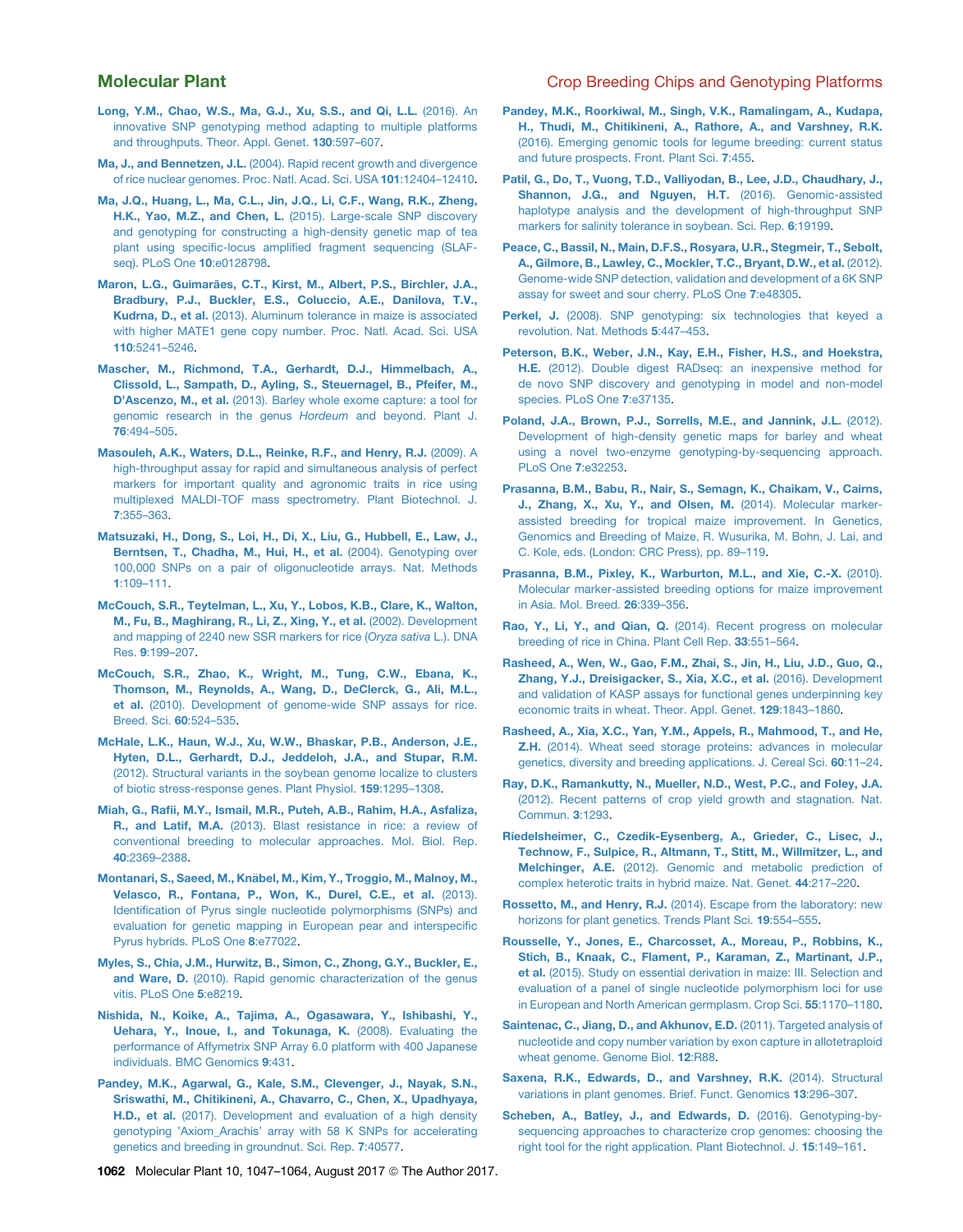- <span id="page-16-0"></span>[Semagn, K., Babu, R., Hearne, S., and Olsen, M.](http://refhub.elsevier.com/S1674-2052(17)30174-0/sref87) (2014). Single [nucleotide polymorphism genotyping using Kompetitive Allele](http://refhub.elsevier.com/S1674-2052(17)30174-0/sref87) [Specific PCR \(KASP\): overview of the technology and its application](http://refhub.elsevier.com/S1674-2052(17)30174-0/sref87) [in crop improvement. Mol. Breed.](http://refhub.elsevier.com/S1674-2052(17)30174-0/sref87) 33:1–14.
- [Sharma, S.K., Bolser, D., de Boer, J., Sønderkær, M., Amoros, W.,](http://refhub.elsevier.com/S1674-2052(17)30174-0/sref164) [Carboni, M.F., D'Ambrosio, J.M., de la Cruz, G., Di Genova, A.,](http://refhub.elsevier.com/S1674-2052(17)30174-0/sref164) Douches, D.S., et al. [\(2013\). Construction of reference](http://refhub.elsevier.com/S1674-2052(17)30174-0/sref164) [chromosome-scale pseudomolecules for potato: integrating the](http://refhub.elsevier.com/S1674-2052(17)30174-0/sref164) [potato genome with genetic and physical maps. G3 \(Bethesda\)](http://refhub.elsevier.com/S1674-2052(17)30174-0/sref164) 3[:2031–2047.](http://refhub.elsevier.com/S1674-2052(17)30174-0/sref164)
- [Shen, R., Fan, J.B., Campbell, D., Chang, W., Chen, J., Doucet, D.,](http://refhub.elsevier.com/S1674-2052(17)30174-0/sref88) [Yeakley, J., Bibikova, M., Wickham Garcia, E., McBride, C., et al.](http://refhub.elsevier.com/S1674-2052(17)30174-0/sref88) [\(2005\). High-throughput SNP genotyping on universal bead arrays.](http://refhub.elsevier.com/S1674-2052(17)30174-0/sref88) [Mutat. Res.](http://refhub.elsevier.com/S1674-2052(17)30174-0/sref88) 573:70–82.
- [Sim, S.C., Durstewitz, G., Plieske, J., Wieseke, R., Ganal, M.W., Van](http://refhub.elsevier.com/S1674-2052(17)30174-0/sref165) [Deynze, A., Hamilton, J.P., Buell, C.R., Causse, M., Wijeratne, S.,](http://refhub.elsevier.com/S1674-2052(17)30174-0/sref165) et al. [\(2012\). Development of a large SNP genotyping array and](http://refhub.elsevier.com/S1674-2052(17)30174-0/sref165) [generation of high-density genetic maps in tomato. PLoS One](http://refhub.elsevier.com/S1674-2052(17)30174-0/sref165) 7[:e40563.](http://refhub.elsevier.com/S1674-2052(17)30174-0/sref165)
- [Singh, N., Jayaswal, P.K., Panda, K., Mandal, P., Kumar, V., Singh, B.,](http://refhub.elsevier.com/S1674-2052(17)30174-0/sref166) [Mishra, S., Singh, Y., Singh, R., Rai, V., et al.](http://refhub.elsevier.com/S1674-2052(17)30174-0/sref166) (2015). Single-copy [gene based 50 K SNP chip for genetic studies and molecular](http://refhub.elsevier.com/S1674-2052(17)30174-0/sref166) [breeding in rice. Sci. Rep.](http://refhub.elsevier.com/S1674-2052(17)30174-0/sref166) 5:11600.
- [Singh, V.K., Khan, A.W., Jaganathan, D., Thudi, M., Roorkiwal, M.,](http://refhub.elsevier.com/S1674-2052(17)30174-0/sref89) [Takagi, H., Garg, V., Kumar, V., Chitikineni, A., Gaur, P.M., et al.](http://refhub.elsevier.com/S1674-2052(17)30174-0/sref89) [\(2016\). QTL-seq for rapid identification of candidate genes for](http://refhub.elsevier.com/S1674-2052(17)30174-0/sref89) [100-seed weight and root/total plant dry weight ratio under rainfed](http://refhub.elsevier.com/S1674-2052(17)30174-0/sref89) [conditions in chickpea. Plant Biotechnol. J.](http://refhub.elsevier.com/S1674-2052(17)30174-0/sref89) 14:2110–2119.
- [Smith, J.S.C., Chin, E.C.L., Shu, H., Smith, O.S., Wall, S.J., Senior,](http://refhub.elsevier.com/S1674-2052(17)30174-0/sref90) [M.L., Mitchell, S.E., Kresovich, S., and Ziegle, J.](http://refhub.elsevier.com/S1674-2052(17)30174-0/sref90) (1997). An [evaluation of the utility of SSR loci as molecular markers in maize](http://refhub.elsevier.com/S1674-2052(17)30174-0/sref90) (*Zea mays* [L.\): comparisons with data from RFLPS and pedigree.](http://refhub.elsevier.com/S1674-2052(17)30174-0/sref90) [Theor. Appl. Genet.](http://refhub.elsevier.com/S1674-2052(17)30174-0/sref90) 95:163–170.
- [Somers, D.J., Isaac, P., and Edwards, K.](http://refhub.elsevier.com/S1674-2052(17)30174-0/sref91) (2004). A high-density [microsatellite consensus map for bread wheat \(](http://refhub.elsevier.com/S1674-2052(17)30174-0/sref91)*Triticum aestivum* L.). [Theor. Appl. Genet.](http://refhub.elsevier.com/S1674-2052(17)30174-0/sref91) 109:1105–1114.
- [Song, Q., Hyten, D.L., Jia, G., Quigley, C.V., Fickus, E.W., Nelson, R.L.,](http://refhub.elsevier.com/S1674-2052(17)30174-0/sref167) and Cregan, P.B. [\(2013\). Development and evaluation of SoySNP50K,](http://refhub.elsevier.com/S1674-2052(17)30174-0/sref167) [a high-density genotyping array for soybean. PLoS One](http://refhub.elsevier.com/S1674-2052(17)30174-0/sref167) 8:e54985.
- Springer, N.M. [\(2013\). Epigenetics and crop improvement. Trends Genet.](http://refhub.elsevier.com/S1674-2052(17)30174-0/sref92) 29[:241–247.](http://refhub.elsevier.com/S1674-2052(17)30174-0/sref92)
- [Springer, N.M., Ying, K., Fu, Y., Ji, T., Yeh, C.T., Jia, Y., Wu, W.,](http://refhub.elsevier.com/S1674-2052(17)30174-0/sref93) [Richmond, T., Kitzman, J., Rosenbaum, H., et al.](http://refhub.elsevier.com/S1674-2052(17)30174-0/sref93) (2009). Maize [inbreds exhibit high levels of copy number variation \(CNV\) and](http://refhub.elsevier.com/S1674-2052(17)30174-0/sref93) [presence/absence variation \(PAV\) in genome content. PLoS Genet.](http://refhub.elsevier.com/S1674-2052(17)30174-0/sref93) 5[:e1000734.](http://refhub.elsevier.com/S1674-2052(17)30174-0/sref93)
- [Steemers, F.J., and Gunderson, K.L.](http://refhub.elsevier.com/S1674-2052(17)30174-0/sref94) (2007). Whole genome genotyping [technologies on the BeadArray platform. Biotechnol. J.](http://refhub.elsevier.com/S1674-2052(17)30174-0/sref94) 2:41–49.
- [Steuernagel, B., Periyannan, S.K., Hernandez-Pinzon, I., Witek, K.,](http://refhub.elsevier.com/S1674-2052(17)30174-0/sref95) [Rouse, M.N., Yu, G., Hatta, A., Ayliffe, M., Bariana, H., Jones,](http://refhub.elsevier.com/S1674-2052(17)30174-0/sref95) J.D.G., et al. [\(2016\). Rapid cloning of disease-resistance genes in](http://refhub.elsevier.com/S1674-2052(17)30174-0/sref95) [plants using mutagenesis and sequence capture. Nat. Biotechnol.](http://refhub.elsevier.com/S1674-2052(17)30174-0/sref95) 34[:652–655.](http://refhub.elsevier.com/S1674-2052(17)30174-0/sref95)
- [Stoffel, K., van Leeuwen, H., Kozik, A., Caldwell, D., Ashrafi, H., Cui,](http://refhub.elsevier.com/S1674-2052(17)30174-0/sref175) [X., Tan, X., Hill, T., Reyes-Chin-Wo, S., Truco, M.J., et al.](http://refhub.elsevier.com/S1674-2052(17)30174-0/sref175) (2012). [Development and application of a 6.5 million feature Affymetrix](http://refhub.elsevier.com/S1674-2052(17)30174-0/sref175) Genechip<sup>®</sup> [for massively parallel discovery of single position](http://refhub.elsevier.com/S1674-2052(17)30174-0/sref175) [polymorphisms in lettuce \(Lactuca spp.\). BMC Genomics](http://refhub.elsevier.com/S1674-2052(17)30174-0/sref175) 13:185.
- Stolle, E., and Moritz, R.F. (2013). RESTseq-efficient benchtop [population genomics with RESTriction Fragment SEQuencing. PLoS](http://refhub.elsevier.com/S1674-2052(17)30174-0/sref96) One 8[:e63960.](http://refhub.elsevier.com/S1674-2052(17)30174-0/sref96)
- [Sun, X., Liu, D., Zhang, X., Li, W., Liu, H., Hong, W., Jiang, C., Guan, N.,](http://refhub.elsevier.com/S1674-2052(17)30174-0/sref97) Ma, C., Zeng, H., et al. [\(2013\). SLAF-seq: an efficient method of large](http://refhub.elsevier.com/S1674-2052(17)30174-0/sref97)[scale de novo SNP discovery and genotyping using high-throughput](http://refhub.elsevier.com/S1674-2052(17)30174-0/sref97) [sequencing. PLoS One](http://refhub.elsevier.com/S1674-2052(17)30174-0/sref97) 8:e58700.
- [Sutton, T., Baumann, U., Hayes, J., Collins, N.C., Shi, B.J.,](http://refhub.elsevier.com/S1674-2052(17)30174-0/sref98) [Schnurbusch, T., Hay, A., Mayo, G., Pallotta, M., Tester, M., et al.](http://refhub.elsevier.com/S1674-2052(17)30174-0/sref98) [\(2007\). Boron-toxicity tolerance in barley arising from efflux](http://refhub.elsevier.com/S1674-2052(17)30174-0/sref98) [transporter amplification. Science](http://refhub.elsevier.com/S1674-2052(17)30174-0/sref98) 318:1446–1449.
- [Tabone, T., Mather, D.E., and Hayden, M.J.](http://refhub.elsevier.com/S1674-2052(17)30174-0/sref99) (2009). Temperature switch [PCR \(TSP\): robust assay design for reliable amplification and](http://refhub.elsevier.com/S1674-2052(17)30174-0/sref99) [genotyping of SNPs. BMC Genomics](http://refhub.elsevier.com/S1674-2052(17)30174-0/sref99) 10:580.
- [Takagi, H., Abe, A., Yoshida, K., Kosugi, S., Natsume, S., Mitsuoka, C.,](http://refhub.elsevier.com/S1674-2052(17)30174-0/sref100) [Uemura, A., Utsushi, H., Tamiru, M., Takuno, S., et al.](http://refhub.elsevier.com/S1674-2052(17)30174-0/sref100) (2013). QTL[seq: rapid mapping of quantitative trait loci in rice by whole genome](http://refhub.elsevier.com/S1674-2052(17)30174-0/sref100) [resequencing of DNA from two bulked populations. Plant J.](http://refhub.elsevier.com/S1674-2052(17)30174-0/sref100) 74[:174–183](http://refhub.elsevier.com/S1674-2052(17)30174-0/sref100).
- [Tanksley, S.D., Young, N.D., Paterson, A.H., and Bonierbale, M.W.](http://refhub.elsevier.com/S1674-2052(17)30174-0/sref101) [\(1989\). RFLP mapping in plant breeding: new tools for an old](http://refhub.elsevier.com/S1674-2052(17)30174-0/sref101) [science. Nat. Biotechnol.](http://refhub.elsevier.com/S1674-2052(17)30174-0/sref101) 7:257–264.
- Thind, A.K., Wicker, T., Simkova, H., Fossati, D., Moullet, O., Brabant, C., Vrana, J., Dolezel, J., and Krattinger, S.G. (2017). Rapid cloning of genes in hexaploid wheat using cultivar-specific long-range chromosome assembly. Nat. Biotechnol. [http://dx.doi.org/10.1038/](http://dx.doi.org/10.1038/nbt.3877) [nbt.3877.](http://dx.doi.org/10.1038/nbt.3877)
- [Thoen, M.P.M., Davila Olivas, N.H., Kloth, K.J., Coolen, S., Huang,](http://refhub.elsevier.com/S1674-2052(17)30174-0/sref103) [P.-P., Aarts, M.G.M., Bac-Molenaar, J.A., Bakker, J.,](http://refhub.elsevier.com/S1674-2052(17)30174-0/sref103) [Bouwmeester, H.J., Broekgaarden, C., et al.](http://refhub.elsevier.com/S1674-2052(17)30174-0/sref103) (2017). Genetic [architecture of plant stress resistance: multi-trait genome-wide](http://refhub.elsevier.com/S1674-2052(17)30174-0/sref103) [association mapping. New Phytol.](http://refhub.elsevier.com/S1674-2052(17)30174-0/sref103) 213:1346–1362.
- Thomson, M.J. [\(2014\). High-throughput SNP genotyping to accelerate](http://refhub.elsevier.com/S1674-2052(17)30174-0/sref104) [crop improvement. Plant Breed. Biotechnol.](http://refhub.elsevier.com/S1674-2052(17)30174-0/sref104) 2:195–212.
- Ting, W., Guan, W., Lin, J., Boutaoui, N., Canino, G., Luo, J., Celedón, J.C., and Chen, W. [\(2015\). A systematic study of normalization](http://refhub.elsevier.com/S1674-2052(17)30174-0/sref105) [methods for Infinium 450K methylation data using whole-genome](http://refhub.elsevier.com/S1674-2052(17)30174-0/sref105) [bisulfite sequencing data. Epigenetics](http://refhub.elsevier.com/S1674-2052(17)30174-0/sref105) 10:662–669.
- [Tinker, N.A., Chao, S., Lazo, G.R., Oliver, R.E., Huang, Y.F., Poland,](http://refhub.elsevier.com/S1674-2052(17)30174-0/sref168) [J.A., Jellen, E.N., Maughan, P.J., Kilian, A., and Jackson, E.W.](http://refhub.elsevier.com/S1674-2052(17)30174-0/sref168) [\(2014\). A SNP genotyping array for hexaploid oat. Plant Genome](http://refhub.elsevier.com/S1674-2052(17)30174-0/sref168) 7:3.
- [Toonen, R.J., Puritz, J.B., Forsman, Z.H., Whitney, J.L., Fernandez-](http://refhub.elsevier.com/S1674-2052(17)30174-0/sref106)[Silva, I., Andrews, K.R., and Bird, C.E.](http://refhub.elsevier.com/S1674-2052(17)30174-0/sref106) (2013). ezRAD: a simplified [method for genomic genotyping in non-model organisms. PeerJ](http://refhub.elsevier.com/S1674-2052(17)30174-0/sref106) 1[:e203.](http://refhub.elsevier.com/S1674-2052(17)30174-0/sref106)
- [Truong, H.T., Ramos, A.M., Yalcin, F., de Ruiter, M., van der Poel, H.J.,](http://refhub.elsevier.com/S1674-2052(17)30174-0/sref107) [Huvenaars, K.H., Hogers, R.C., van Enckevort, L.J., Janssen, A.,](http://refhub.elsevier.com/S1674-2052(17)30174-0/sref107) van Orsouw, N.J., et al. [\(2012\). Sequence-based genotyping for](http://refhub.elsevier.com/S1674-2052(17)30174-0/sref107) [marker discovery and co-dominant scoring in germplasm and](http://refhub.elsevier.com/S1674-2052(17)30174-0/sref107) [populations. PLoS One](http://refhub.elsevier.com/S1674-2052(17)30174-0/sref107) 7:e37565.
- [Tung, C.-W., Zhao, K., Wright, M., Ali, M.L., Jung, J., Kimball, J., Tyagi,](http://refhub.elsevier.com/S1674-2052(17)30174-0/sref169) [W., Thomson, M.J., McNally, K., Leung, H., et al.](http://refhub.elsevier.com/S1674-2052(17)30174-0/sref169) (2010). [Development of a research platform for dissecting phenotype](http://refhub.elsevier.com/S1674-2052(17)30174-0/sref169)[genotype associations in rice \(](http://refhub.elsevier.com/S1674-2052(17)30174-0/sref169)*Oryza* spp.). Rice 3:205–217.
- [Unterseer, S., Bauer, E., Haberer, G., Seidel, M., Knaak, C., Ouzunova,](http://refhub.elsevier.com/S1674-2052(17)30174-0/sref170) [M., Meitinger, T., Strom, T.M., Fries, R., Pausch, H., et al.](http://refhub.elsevier.com/S1674-2052(17)30174-0/sref170) (2014). A [powerful tool for genome analysis in maize: development and](http://refhub.elsevier.com/S1674-2052(17)30174-0/sref170) [evaluation of the high density 600 k SNP genotyping array. BMC](http://refhub.elsevier.com/S1674-2052(17)30174-0/sref170) [Genomics](http://refhub.elsevier.com/S1674-2052(17)30174-0/sref170) 15:823.
- [Valluru, R., Reynolds, M.P., and Salse, J.](http://refhub.elsevier.com/S1674-2052(17)30174-0/sref108) (2014). Genetic and molecular [bases of yield-associated traits: a translational biology approach](http://refhub.elsevier.com/S1674-2052(17)30174-0/sref108) [between rice and wheat. Theor. Appl. Genet.](http://refhub.elsevier.com/S1674-2052(17)30174-0/sref108) 127:1463–1489.
- [van Nocker, S., and Gardiner, S.E.](http://refhub.elsevier.com/S1674-2052(17)30174-0/sref109) (2014). Breeding better cultivars, [faster: applications of new technologies for the rapid deployment of](http://refhub.elsevier.com/S1674-2052(17)30174-0/sref109) [superior horticultural tree crops. Hortic. Res.](http://refhub.elsevier.com/S1674-2052(17)30174-0/sref109) 1:14022.